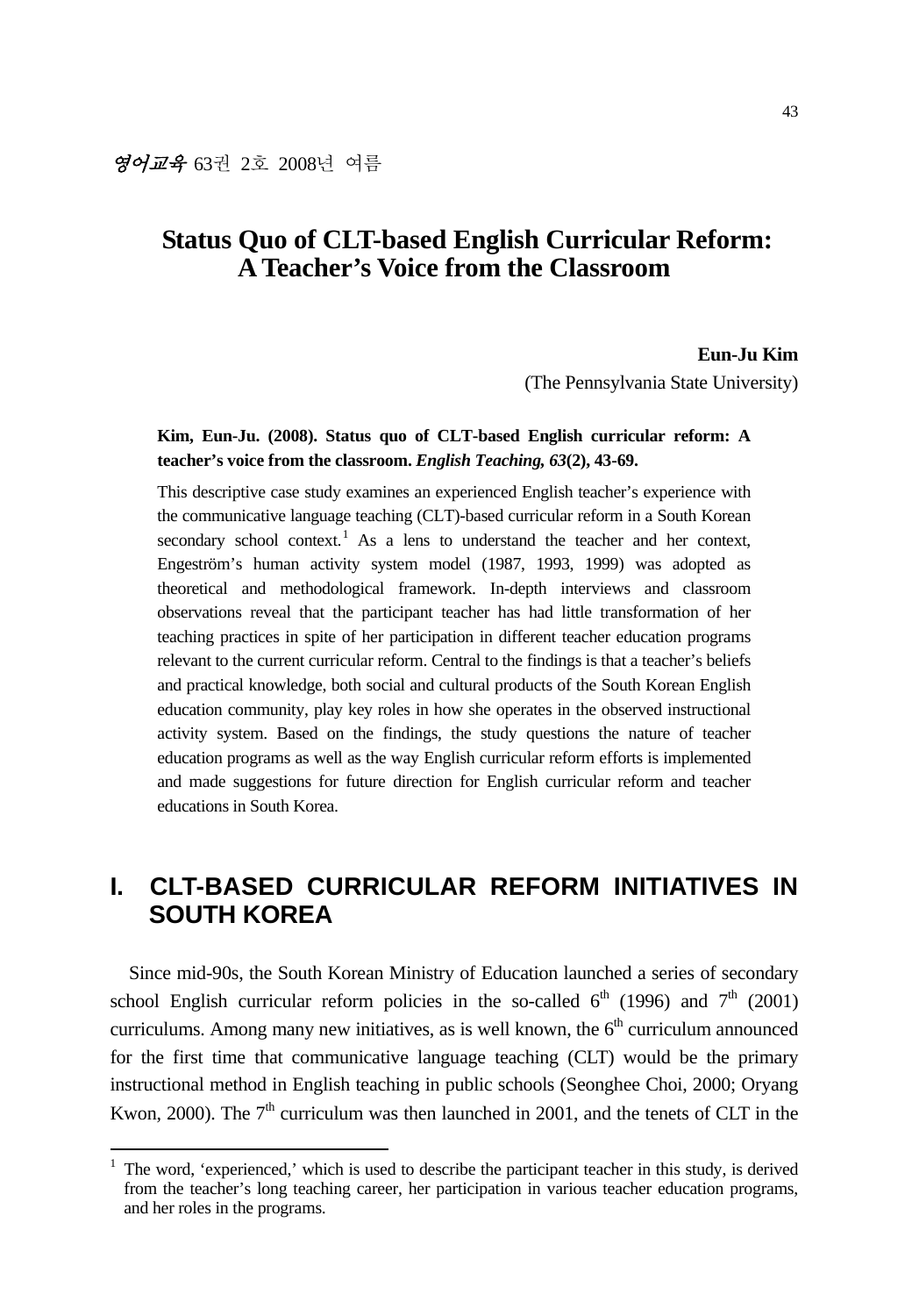$6<sup>th</sup>$  curriculum were further elaborated and evolved. As a final component of the  $7<sup>th</sup>$ curriculum, the South Korean Ministry of Education announced a Teaching English through English (TETE) policy in order to maximize students' exposure to target language environments  $(2001)<sup>2</sup>$ 

Through adoption of CLT, the accomplishment of communicative competence is announced as the ultimate goal of English language teaching and learning.<sup>3</sup> In order to develop students' communicative competence, introducing various communicative language learning activities, which later were reinforced in terms of task-based language learning, is encouraged in the curriculum whereas use of mechanical drills is strongly discouraged. The Ministry of Education (1998) also announced that English language learning classroom should be learner-centered, positioning teachers as collaborators and monitors in support of student learning instead of their traditional role as knowledge holders and controllers.

Yet, even with the creation of the  $6<sup>th</sup>$  and  $7<sup>th</sup>$  curricula emerged from the prevailing dissatisfaction over the existing school English education, thier implementations at the national level have not been as easy as many policy makers envisioned (Seonghee Choi, 2000; Guilloteaux, 2004; Sung-Yeon Kim, 2002; Li, 1998). Regarding CLT-based curricular reform efforts, in fact, many studies report discrepancies between the policy makers' intentions and the practitioners' understandings of the policy (Block 2002; Harrison, 1996; Hiramatsu, 2005; Karavas-Doukas, 1998; Li, 1998; Morris, 1984; Sakui, 2004). As a key reason, it has frequently been mentioned that policy makers' expectations about curricular innovations led to time, energy, and money spent on designing the innovations, but little attention was paid to the process of implementation (Fullan, 1994, 2000; Karavas-Doukas, 1998).

In an effort to address this problem, research has dealt with what should be considered when implementing curricular innovations (Fullan, 1996; Fullan & Miles, 1992; Kennedy, 1988; Markee, 1994, 1997; White, 1987). Among the research, Markee (1994) mentions that in order for a curricular reform to be fruitful, community members should develop "new value systems and pedagogical belief" (p. 20) along with the developments of and changes in instructional materials and methodological skills. In other words, only when people who are involved in curricular reform appreciate and adopt the new materials and methodologies with transformed values, Markee concludes, will curriculum innovation be successful.

l

 $2$  This policy has regained attention due to the new South Korean government's announcement that English immersion programs will be gradually implemented in public schools to improve students' English abilities. 3

<sup>&</sup>lt;sup>3</sup> Refer to Canale and Swain (1980) and Bachman (1990) for detailed elaboration of the concept of communicative competence that the current curriculum adopts.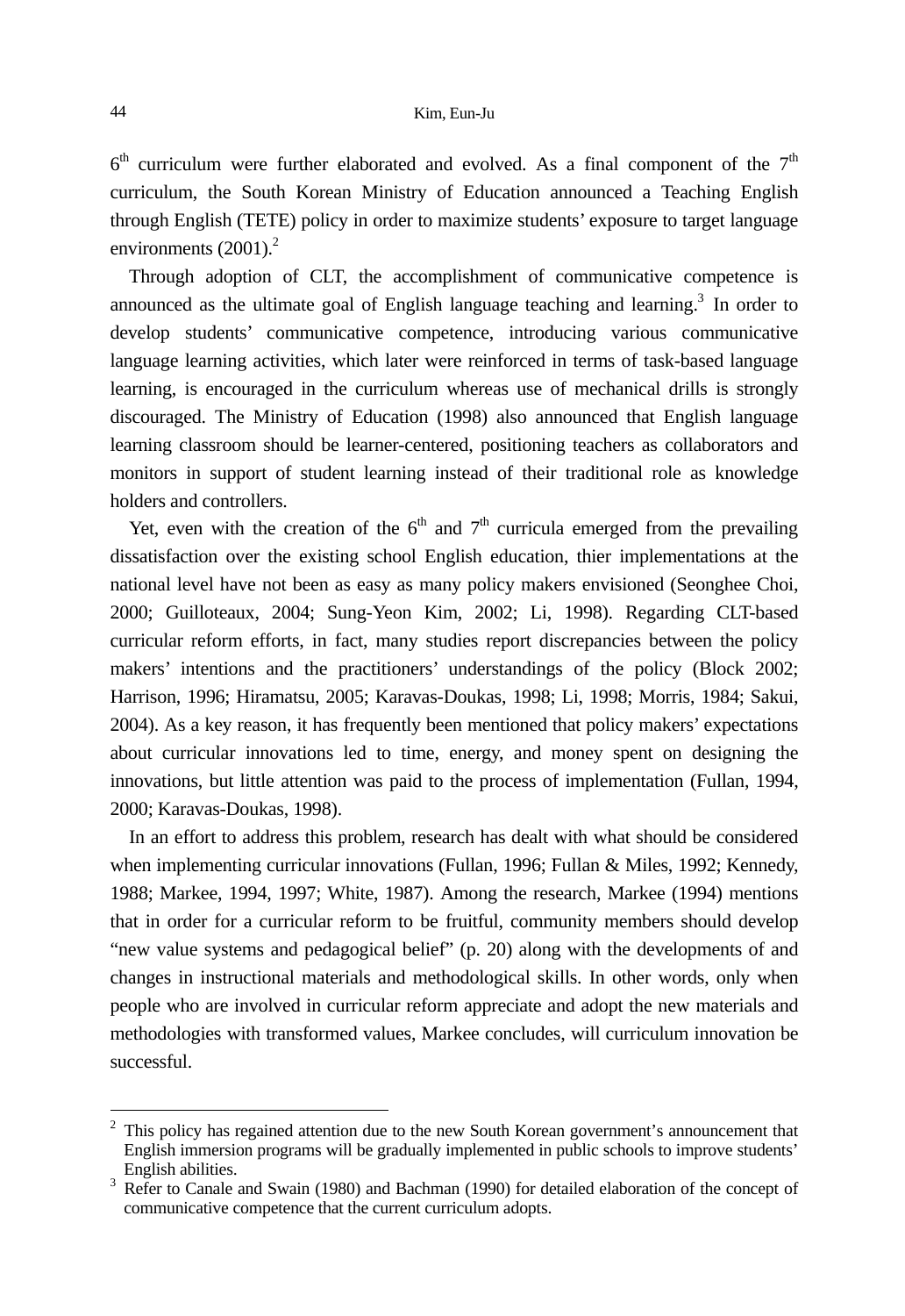Markee's suggestions are noteworthy in that they can guide more feasible curriculum changes not only in the South Korean context but also in different contexts. His work also suggests that changes in an education policy, materials, or teaching skills do not guarantee successful curricular reform unless there is transformation in pedagogical values among people involved. This thus projects the importance of human resources involved in terms of what they know, value, and believe because all these construct their pedagogical values, which are crucial for fruitful implementation of curricular reform.

# **II. TEACHER AND TEACHER EDUCATION PROGRAM IN CURRICULAR REFORM**

Fullan (2000) argues that "a strong teaching profession and corresponding infrastructure" (p. 21) are quintessential for large-scale reform to occur. Like so, teachers are the most critical human resources in curricular reform efforts in that they are the actual implementers of curricular reform at the local level (Fullan, 1996, 1992; Markee, 1997). Many curriculum reform-relevant studies in fact report that both successful and unsuccessful implementation of CLT-based curriculum reform depends heavily who the teachers are and what they know, believe, and value within the contexts they operate (Carless 2001; Harrison, 1996; Hiramtsu, 2005; Karavas-Doukas, 1998; Markee, 1997; Morris, 1984; Sakui, 2004). Given that what teachers know, believe, and value have a significant influence on constructing and reconstructing pedagogical values of their own as well as the community they function in (Auerbach, 2000), it is important to pay attention to the role and nature of teachers' belief system when examining teacher factors under any curricular reform contexts.

Pajares (1992) and Richards (1998) argue that teachers' belief systems cannot be viewed as a personal but rather a social and contextual process. Richards (1998) calls for attention to the importance of teachers' belief systems within the social contexts in which teachers have come and where they find themselves working. Pajares (1992) also argues that without an understanding of the context in which teachers work, research on teacher's beliefs is limited to an abstract level. Thus, the context-specific nature of teachers' belief system should be considered in research on teaching, and for this study, in research on curricular reform.

At the beginning of the implementation, Korean English teachers voiced their negative attitudes toward CTL-based curricular reform in a survey conducted by Li (1998). Even though some teachers had positive attitudes toward the communicative approach, they acknowledged that their classroom teaching practices were neither communicative nor reflected the TETE policy fully (Seonghee Choi, 2000; Sung-Yeon Kim 2002). More recently, Guilloteaux's study (2004) shows that a large volume of Korean English teachers'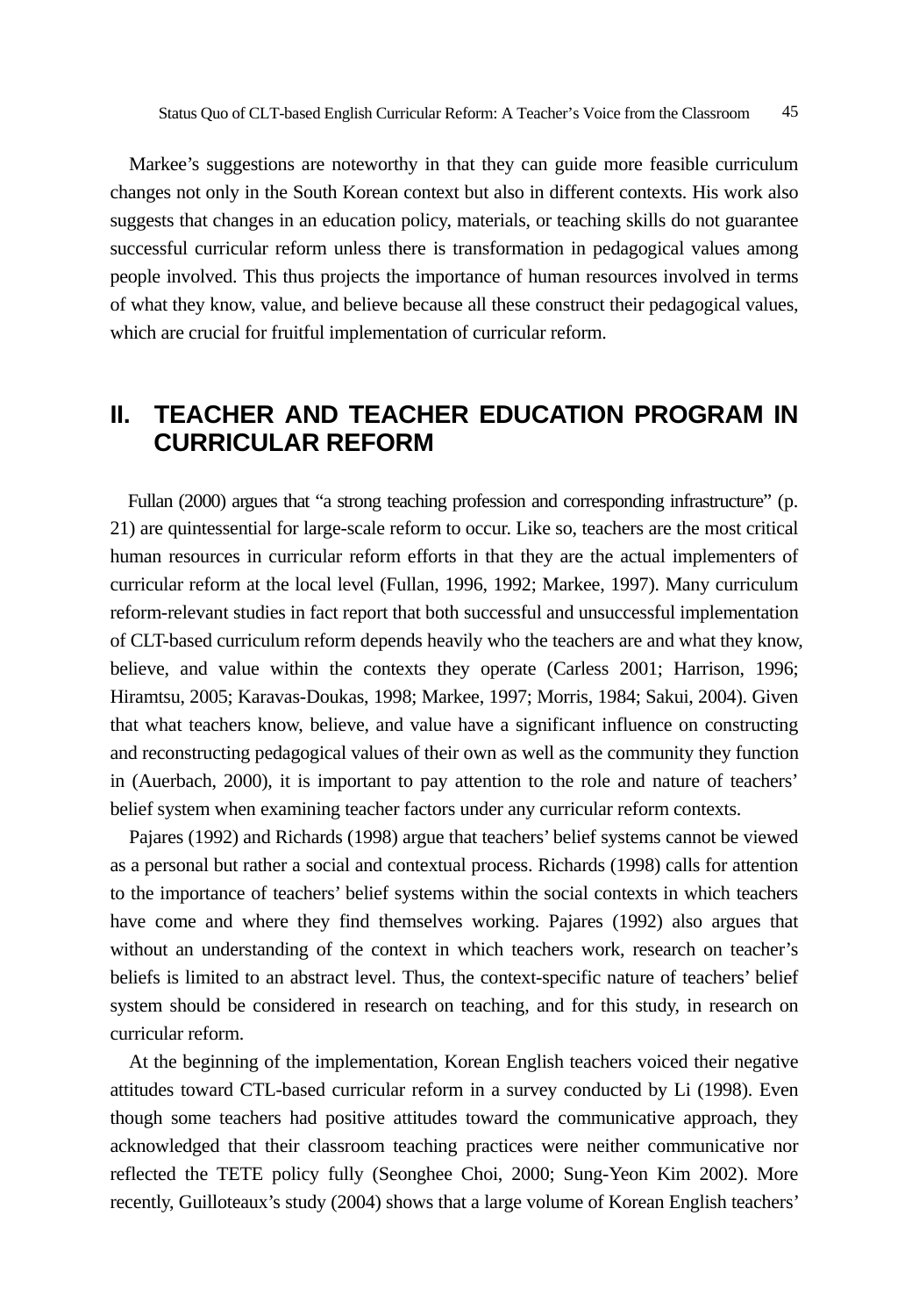understanding of CLT still does not correspond with what the government prescribes, implying that CLT is not being implemented in classrooms effectively.

As a way to overcome these concerns and to nurture what Fullan (2000) calls "a strong teaching profession" (p. 21), various teacher education programs, such as government-sponsored English teacher study abroad programs, CLT-relevant workshops, and development of diverse supplementary materials for instruction, have been provided in the last 10 years by the Ministry of Education. Likewise, as a part of the effort to build a 'supportive infrastructure' (Fullan, 2000), communicative English textbooks have been adopted and more native English speaker teachers have been hired at public schools (Oryang Kwon, 2000; In-Cheol Lee, 2006). Also, more and more classrooms are equipped with internet-connected computers to provide more opportunities for students to engage in authentic language, and 'English zone' is designed in some schools to create immersion contexts for students' English learning and teachers' English instruction.

Given all of these attempts by the South Korean Ministry of Education to successfully promote curricular reform, understanding how these efforts are perceived by teachers and affect their instructional practices is an important next step. With the purpose to qualitatively examine the status quo of CLT-based curricular reform in a secondary school English learning classroom, the present study includes classroom observations to document what actually comprises teaching activity as well as in-depth interviews to understand a teacher's perceptions of the curricular reform. The two research questions guiding this study are, (a) What are the experienced Korean English teacher's perceptions of the CLT-based curricular reform efforts?, and (b) In what ways do the curricular reform efforts impact the teacher's instructional practices?

## **III. ACTIVITY THEORY AND CURRICULAR REFORM**

Activity theory, specifically Engeström's Human Activity System model (1987, 1993, 1999) is the lens through which the participant teacher's experience of the curriculum reform is examined in this study. Activity theory defines all human actions as goal-oriented and artifact-mediated (Leont'ev, 1978, 1981; Engeström, 1987, 1993, 1999; Cole and Engeström, 1993; for second language, Lantolf 2000; Lantolf & Thorne, 2006; Thorne, 2004). While people pursue their goals by utilizing various artifacts, their cognition develops and transforms as do their goal-oriented actions. Equally important is activity theory's premise that human cognition and actions are socially and historically constructed and reconstructed, emphasizing their social and historical nature. Given that human cognition and human actions are interdependent in their development, thus, they cannot be fully understood outside the contexts in which they are constructed and reconstructed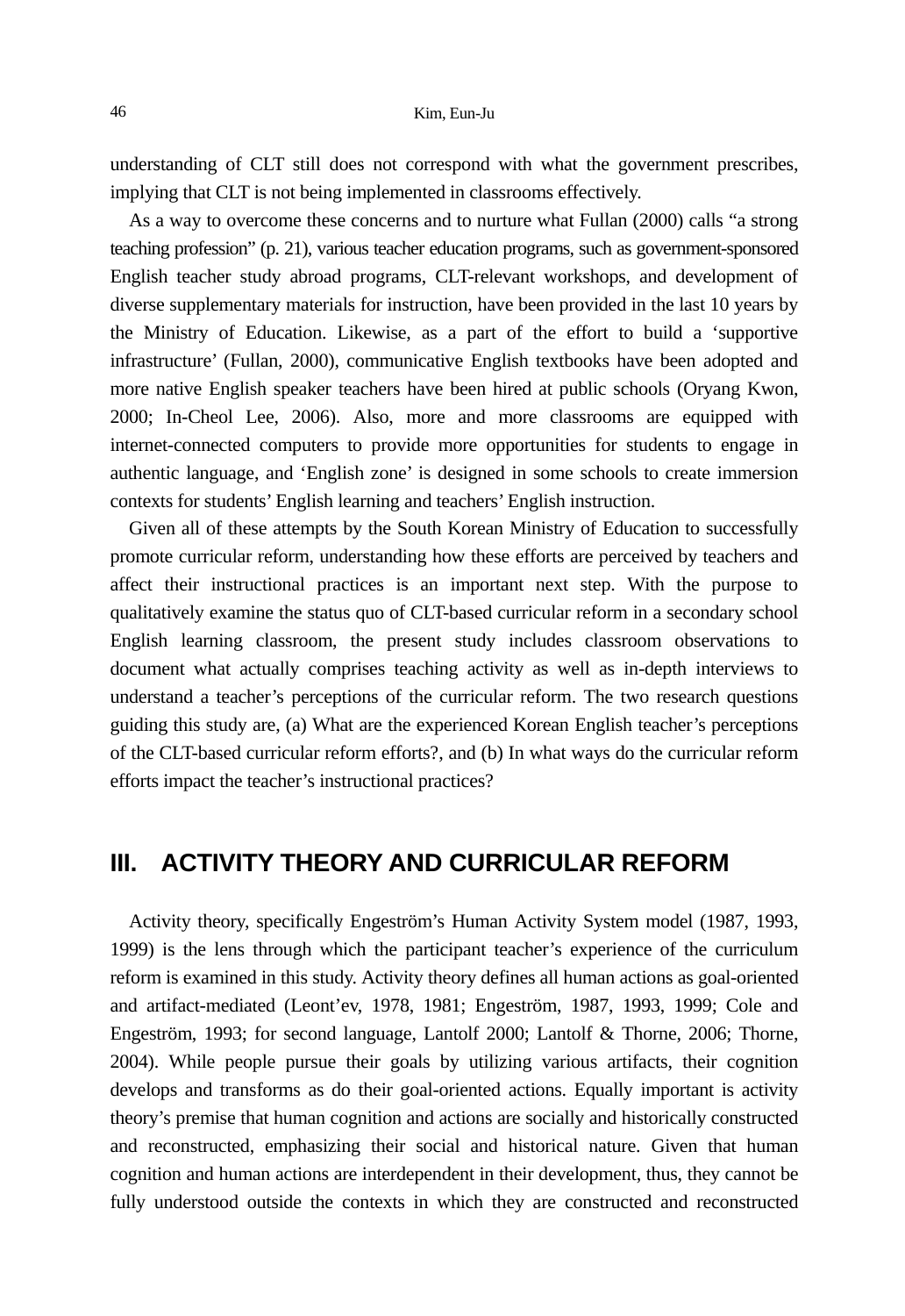(Leont'ev, 1978; Rohrer-Murphy, 1999).<sup>4</sup>

l

As a way to depict how individual actions are interwoven and how and where individual cognition is constructed and emerges in contexts, Engeström (1987, 1999) suggests a model of a collective human activity system as follows:





According to Center for Activity Theory and Developmental Work Research [CATHDW](2004), the 'subject,' or the agent, of an activity system mediates various 'artifacts', both physical tools and symbolic signs (i.e. language), to achieve the 'object', namely, a goal. The 'object' is then frequently realized in terms of a visible and noticeable 'outcome'. The 'subject' also belongs to a 'community(s)' with which the 'subject' shares a common object with community members. The 'community' has a mediational role in that it frames the 'rules' and 'divisions of labor' that significantly shape a subject's operation within a particular activity system (Engeström, 1998, cited in Ryder, 2006). The 'rules' represent both explicit or implicit norms and regulations fabricating acceptable behaviors within the community. Finally, 'division of labor' denominates the role(s) of each community member in the goal-oriented activity they are engaged in. Through examination of how the division of labor is defined in a human activity system, it is also possible to see "vertical division of power and status" (CATDW, 2004, para.3) among community members, including the subject, which helps us to better understand why an activity system functions in a way but not the other due to the power discrepancy.

As inferred from the multidirectional arrows in Figure 1 above, each component in the activity system influences the other either directly or indirectly. As such, human activity

<sup>&</sup>lt;sup>4</sup> The concept of 'context' is compatible with the concept of 'activity system' explained below in this section (Engeström, 1993). In the framework of an activity system as a context, "the combination of goals, tools, and settings (including other people and what Lave, 1998, terms "arena") constitutes simultaneously the context of behavior and ways in which cognition can be said to be related to that context" (Cole, 1996, p.137).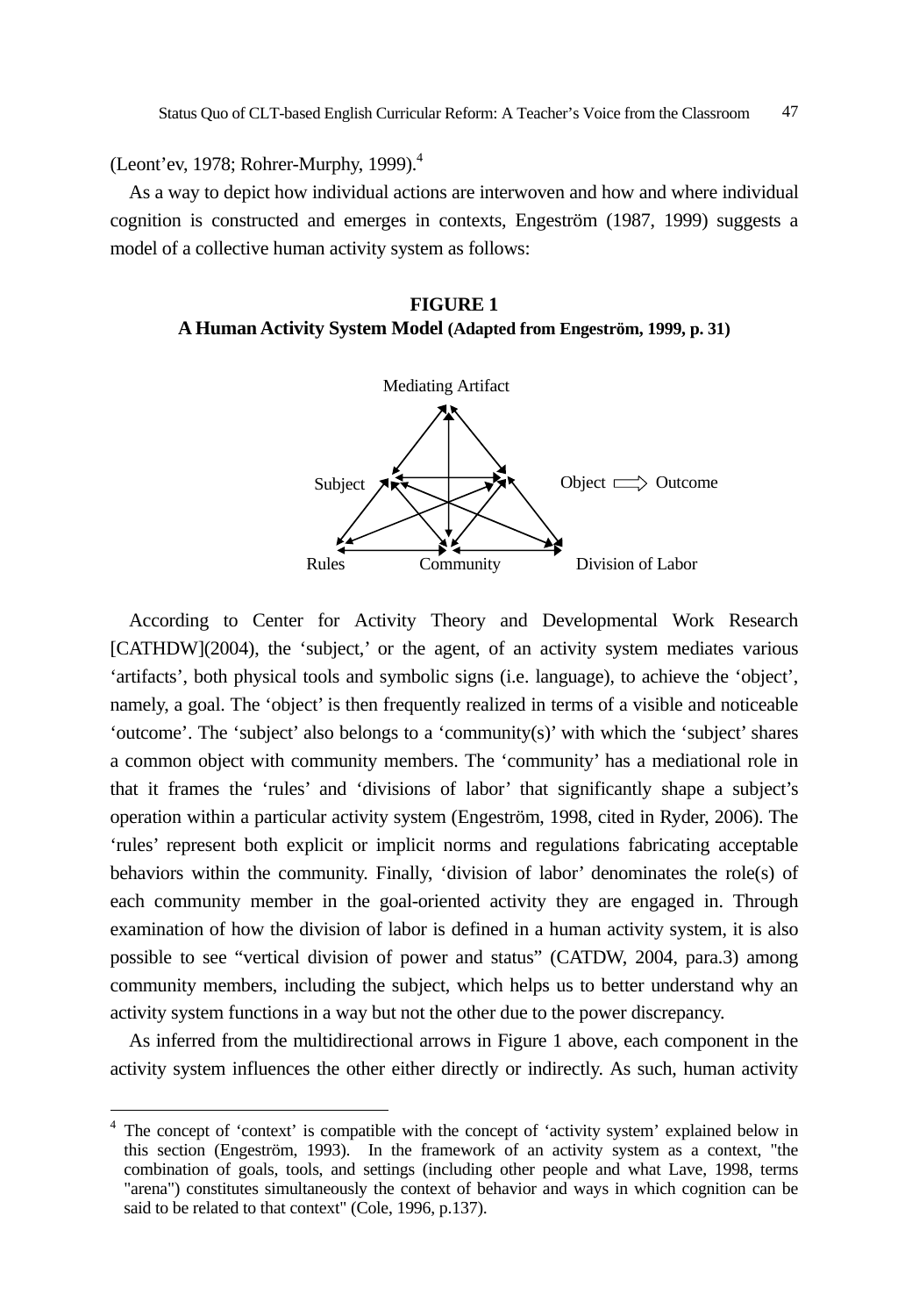systems function collectively to obtain the goal they set up. In this sense, activity theory proposes that a human activity system should be the unit of analysis (Leont'ev, 1978; Engeström, 1993, 1999).<sup>5</sup> The multilateral influences and interwoven relationships existing in human activity systems also allow us to see the 'situatedness' of human cognition and actions in that different activity systems functioning with different communities may require different rules and divisions of labor the subject should mediate to obtain a goal(Lave &Wegner, 1991).

Lastly, Engeström (1999) argues that every human activity system experiences 'inner contradictions' due to the unstable and unpredictable nature of human action. 'Inner contradiction' is the "clash between *individual actions and the total activity system"* (Engeström, 1987, p. 31, italics are original). Identifying these clashes and their causes is useful because they can reveal the status quo of an activity system. Also, the way the activity system resolves the contradictions enables us to predict its future because the resolving process can cast new forms of activity, that is, changes in the activity system (Engeström, 1993). In this sense, contradictions are a crucial force for change in human activity systems.

## **IV. STUDY DESIGN**

### 1. Participant

l

The participant of this study is a female English language teacher, Mi-Ra, who was teaching seventh grade in a Korean co-ed middle school at the time of the study.**<sup>6</sup>** As is proposed in the  $7<sup>th</sup>$  curriculum, her school has a tracking system for its English classes, high- and low-proficiency classes. There were two seventh grade English teachers at the school, and the participant teacher of this study, Mi-Ra, was teaching four low-proficiency classes.

Mi-Ra had 18 years of teaching experience at the time of the study and had participated in a series of teacher education programs some of which were relevant to the current curriculum reform. In mid-90s, for example, she went to Canada to participate in a teacher education program where she attended teaching method classes. After being selected as the winner of a local teaching competition in 2001, the nature of Mi-Ra's role in teacher education changed from being a recipient of teacher education programs to being a member of teacher education program developers. By the time of the data collection, she

<sup>&</sup>lt;sup>5</sup> These dynamic influences are not limited within the components of an activity system, but they continuously occur between different activity systems, too.

<sup>&</sup>lt;sup>6</sup> Pseudonyms were used throughout this paper.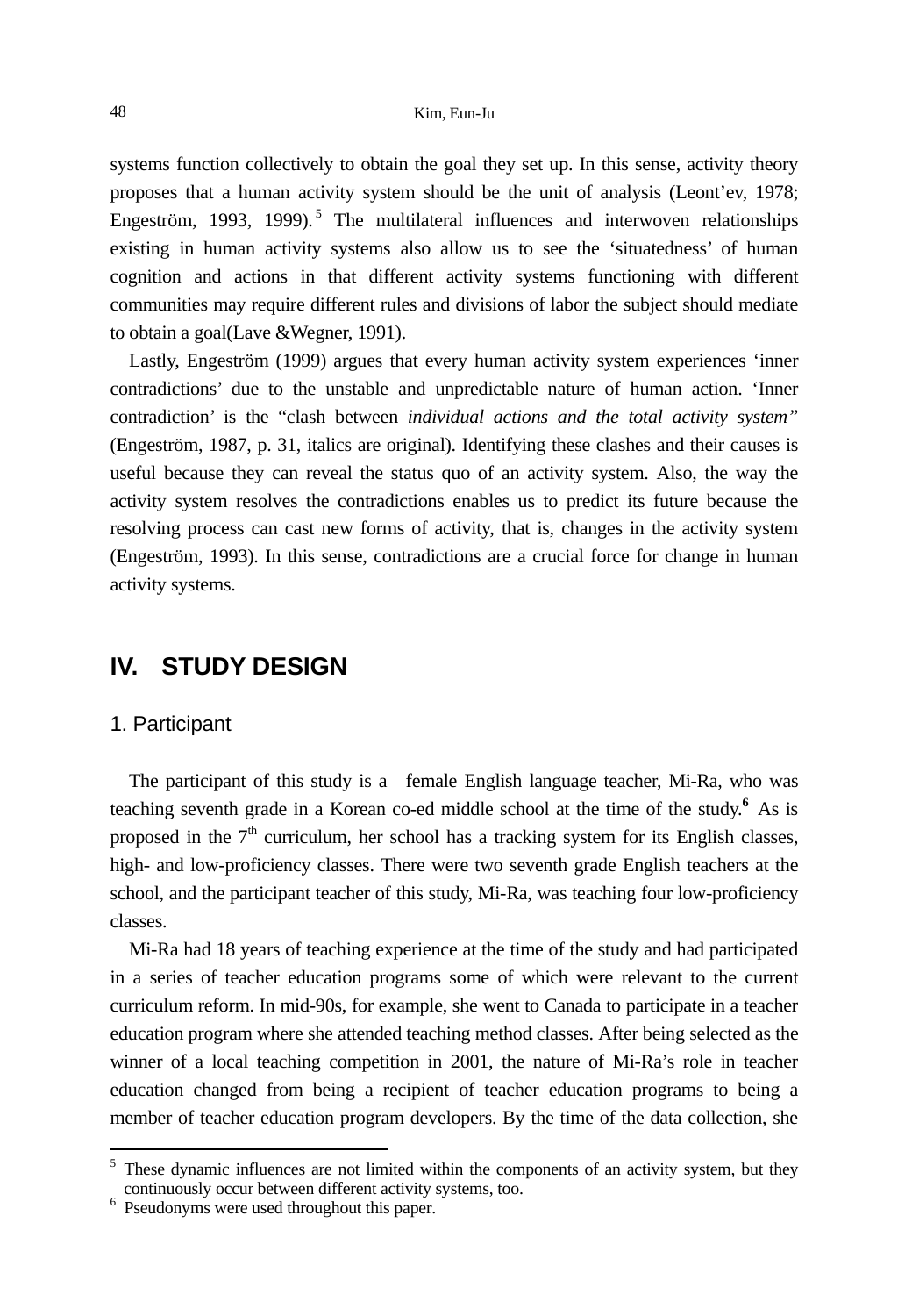had already been involved in projects such as developing teaching demonstrations and designing communicative teaching materials for local middle school English teachers. During the latter part of this study, Mi-Ra was also in charge of a project in which a group of English teachers developed a series of task-based lessons using technology. Finally, a year before this study, she had begun attending a local graduate school for her professional development as an English teacher.

### 2. Data Collection

-

In order to understand how CLT is defined by the government as well as to create interview prompts, various documents, such as the  $6<sup>th</sup>$  and  $7<sup>th</sup>$  Middle School English Curriculum Manual and relevant official documents, were collected.**<sup>7</sup>** The newly designed English language textbook and teacher's guide book used by the participant were also obtained along with the mid-term and final exams administered in the school during the research period.

Four semi-structured interviews were conducted with the participant during the seven weeks of the observational period. In the interviews, the researcher asked the teacher to articulate her teaching philosophy, her own learning histories, her attitude toward learners, her beliefs about language learning and teaching, as well as her perception of the current teaching context. Also, the teacher was asked about the current curricular reform efforts and her practice under the reform, using prompts taken directly from the curriculum manuals (See Appendix for an example interview prompt). During the interviews, it was possible to gain additional information about the questions that arose during the observational period. All of the interviews were conducted in Korean, and the researcher transcribed all of the interview data verbatim and translated the data into English.

Thirdly, the researcher observed the participant teacher's two low-proficiency classes every day, one male class and one female class, totaling thirty two lessons excluding the first week of 'gaining entry' period (Maxwell, 1996). During the observation, she also recorded almost all of the lessons with both an audio-cassette and a video camera and took field notes during all observations.

Lastly, four post-observation interviews were conducted using the Stimulated Recall Procedure (SRP) (Calderhead, 1981; Gass & Mackey, 2000). While watching the recorded instruction, the teacher was asked to explain her instructional decisions and considerations as well as whatever she wanted to talk about regarding the lesson she was watching. In

<sup>&</sup>lt;sup>7</sup> In 2006, South Korean Ministry of Education issued a revised  $7<sup>th</sup>$  curriculum in which the main tenets of communicative language teaching were preserved. The main interests of the revised curriculum are (a) to lower achievement criteria and (b) to administer tracking systems more effectively in English classes.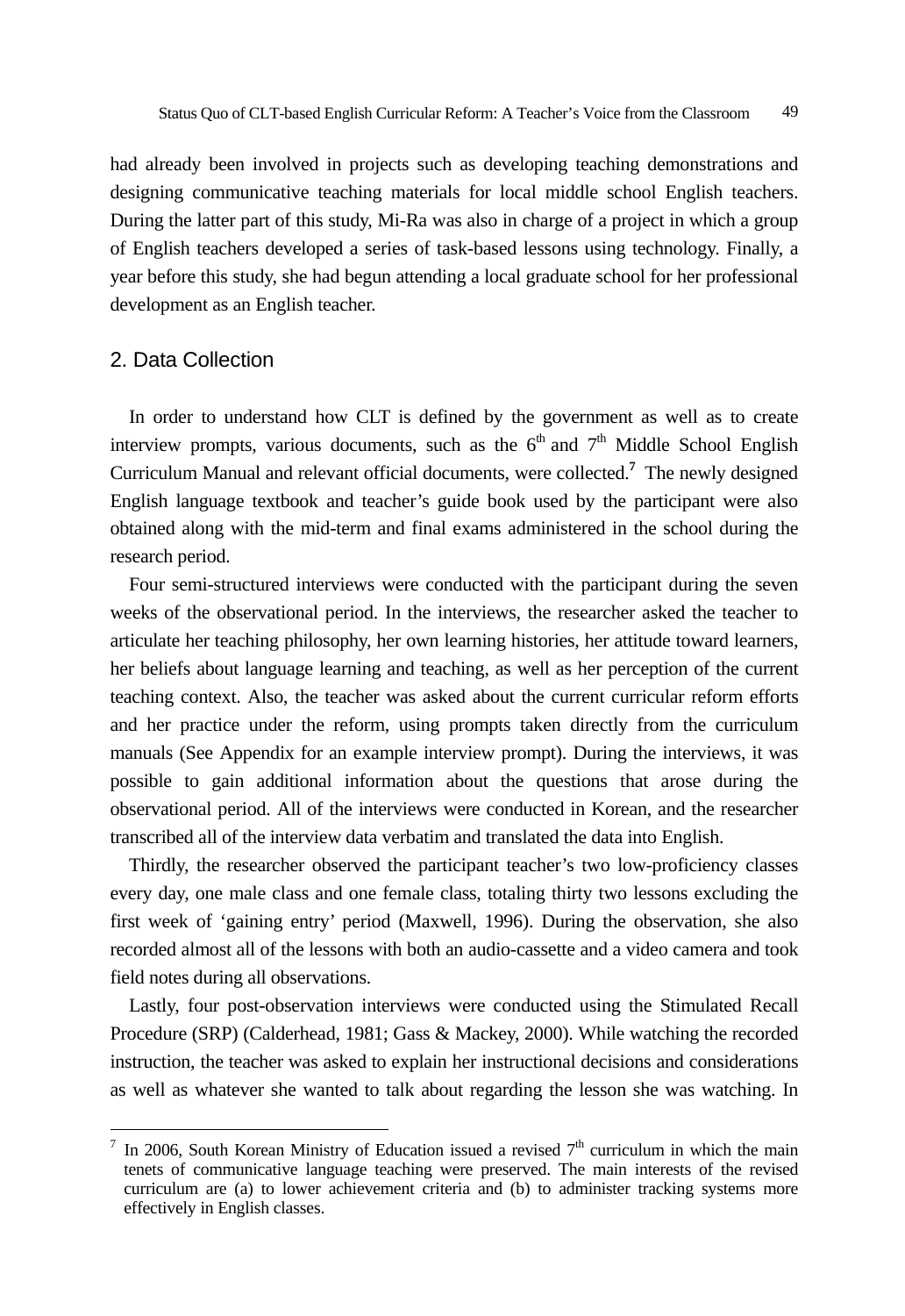addition, the researcher also asked questions about the videotaped lessons when questions emerged. All stimulated recall comments were also audio- and video- recorded, transcribed, and translated into English by the researcher.

### 3. Data Analysis

With the complete data set from the participant, which included all documents, interviews, video/audio- taped classroom instruction, field notes, and stimulated recall interview data, the researcher carefully read each data set using Engeström's human activity system model (1987, 1993, 1994, 1999). The purpose of this procedure was to identify the essential components of the participant's instructional activity system.

At the same time, in order to substantiate the origins and complex nature of each component of each participant's activity system, the researcher conducted a grounded content analysis of each data set for the participant. In order to do this, the researcher followed the principal of ethnographic semantics (Spradley, 1979; Spradley & McCurdy, 1989) in which the meanings that people give to their verbal expressions are the primary focus of the investigation. The goal of the grounded content analysis was to understand the participant's perceptions and experiences within the contexts in which they occur.

In order to increase the credibility of the study, finally, the researcher collected data from the participant as a key informant. Additionally, in terms of "multimethod triangulation" (Patton, 1990, p. 245), interviews with students as well as relevant documents were also collected.**<sup>8</sup>** As an effort to increase the validity of the interpretations, the researcher also received feedback about her interpretation from the participant during the interviews as 'member check' (Maxwell, 1996).

## **V. FINDINGS**

l

## 1. Snapshot of Mi-Ra's Classroom Instructional Activity System $9$

The physical arrangement of Mi-Ra's classroom included students' desks facing the blackboard at the front of the classroom with two students paired in attached desks. A

<sup>&</sup>lt;sup>8</sup> Due to limitation of space, however, the interview results with students were not included in this

paper. Please, refer to Kim, Eun-Ju (2008) for this matter.<br><sup>9</sup> The possessive in the phrase, "Mi-Ra's classroom instructional activity system," is used for convenience, but it does not mean that Mi-Ra possess her activity system at all. Instead, Mi-Ra collectively functions and operates within the instructional activity system and other activity systems she belongs to with other community members.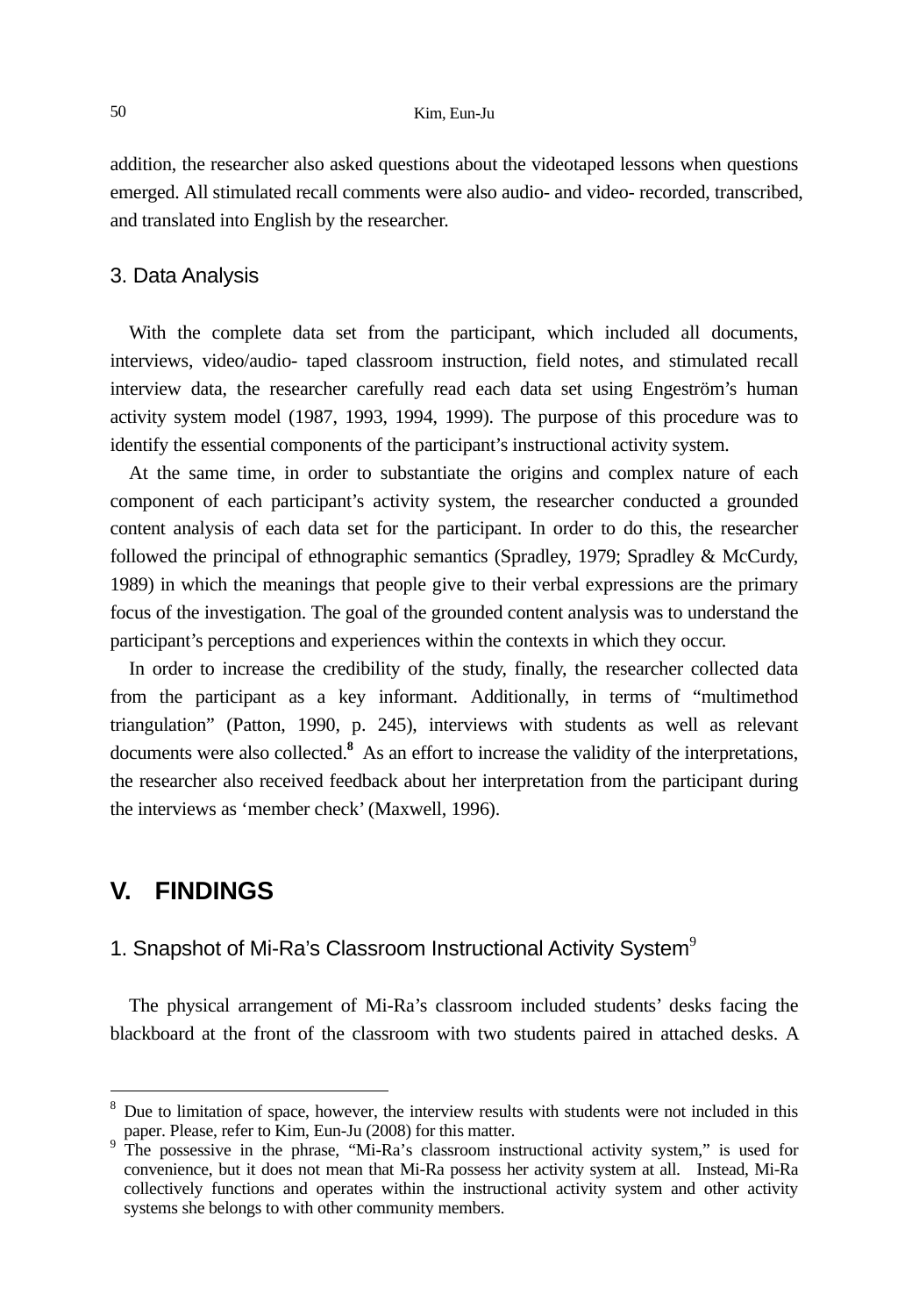computer was located on the teacher's table, and it was connected to a large TV screen on the left side of the blackboard.

The majority of Mi-Ra's teaching was based on the content of the textbook, positioning it as prime mediating artifact of her instructional activity system. She also used a CD-Rom, a supplementary material for the textbook, as her main instructional artifact. Mi-Ra also provided extra handouts either prepared by her or her colleague who was teaching all high-proficiency classes. She sometimes finished her lesson by giving homework which included reading aloud or copying the texts of the textbook several times.

The language or symbolic artifact of her instruction included both Korean and English. Whereas Korean was most often the language of instruction, Mi-Ra sometimes signaled the official start of the lesson by asking the whole class about the weather or the lunch menu in English. In addition, when Mi-Ra asked reading comprehension questions, she sometimes asked them in English. Overall, however, the classroom discourse complied with the pattern of teacher initiation, student response, and teacher evaluation (IRE). Students' initiation or co-construction of knowledge through meaning negotiation was rarely observed. As such, Mi-Ra's instruction was teacher-centered rather than learner-centered; namely, the teacher holds and conveys the knowledge students need to learn, and students are passive recipients of that knowledge. This characterized the division of labor in this instructional activity system.

Finally, two objects emerged in Mi-Ra's instructional activity system; first, helping students obtain satisfactory scores on the school exams, and second, covering the content of the textbook as a way to prepare students for the next level learning. To achieve these goals effectively, her classroom community implicitly and explicitly followed the rules such as covering the textbook in a timely manner, maintaining the IRE interactional patterns, and expecting students to behave according to the normative code of behavior.

The following portrait of Mi-Ra's instructional activity system succinctly shows what each component of Mi-Ra's instructional activity system is: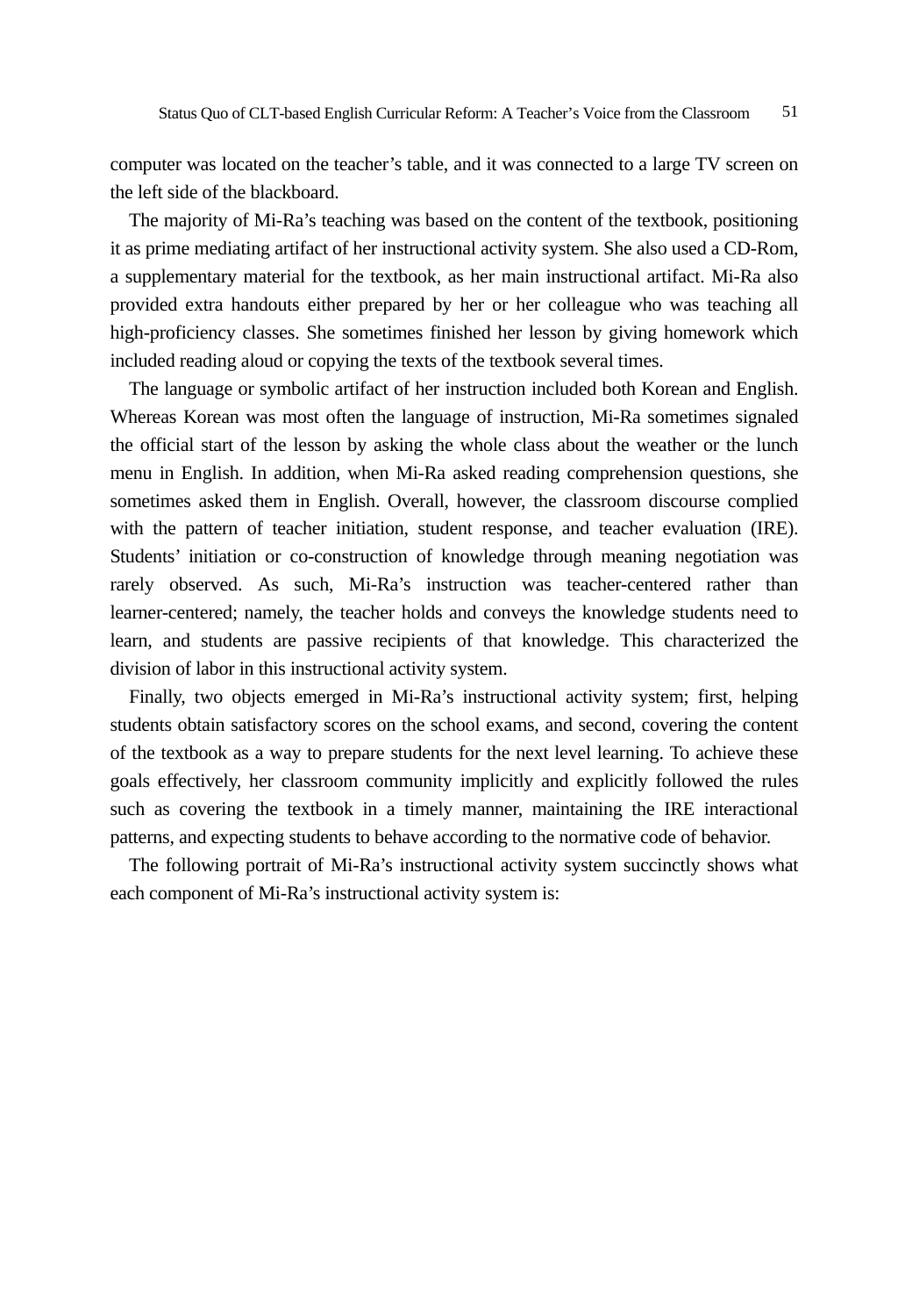52 Kim, Eun-Ju

#### **FIGURE 2**

#### **Mi-Ra's Classroom Instructional Activity System**



Rules: Coverage of the textbook in timely Community: Low- proficiency Division of Labor: Teacher controls students / Hee-Won / Parents manner for school exams/ normative students' behavior in class /survival in the exam-oriented society as knowledge holder/students receive the knowledge in submissive ways

In the following section, the results of the grounded analysis are presented to provide a comprehensive understanding of how each component of Mi-Ra's instructional activity system is constructed. A careful examination of the origin and historical and social development of Mi-Ra's perceptions of and actions regarding each component also helped to identify the contradictions, if they exist, in the instructional activity system. Lastly, the grounded analysis illustrates how Mi-Ra responds to these contradictions as a secondary school English teacher in South Korea.

### 2. Mi-Ra's Understanding of the Instructional Activity System

#### 1) Teacher Education as Impractical

In spite of her extensive teaching experience, Mi-Ra indicated that she was not in as advantageous position as some of her younger colleagues who she believed knew more recent teaching methods and spoke English well enough to teach classes in English (Interview I). Mi-Ra repeatedly called herself "old generation" in the English teaching community of South Korea (Interview I). By distancing herself from her younger colleagues, Mi-Ra stressed her position as an old timer by mentioning the lack of practical teaching methods classes both in her pre-service teacher education program and the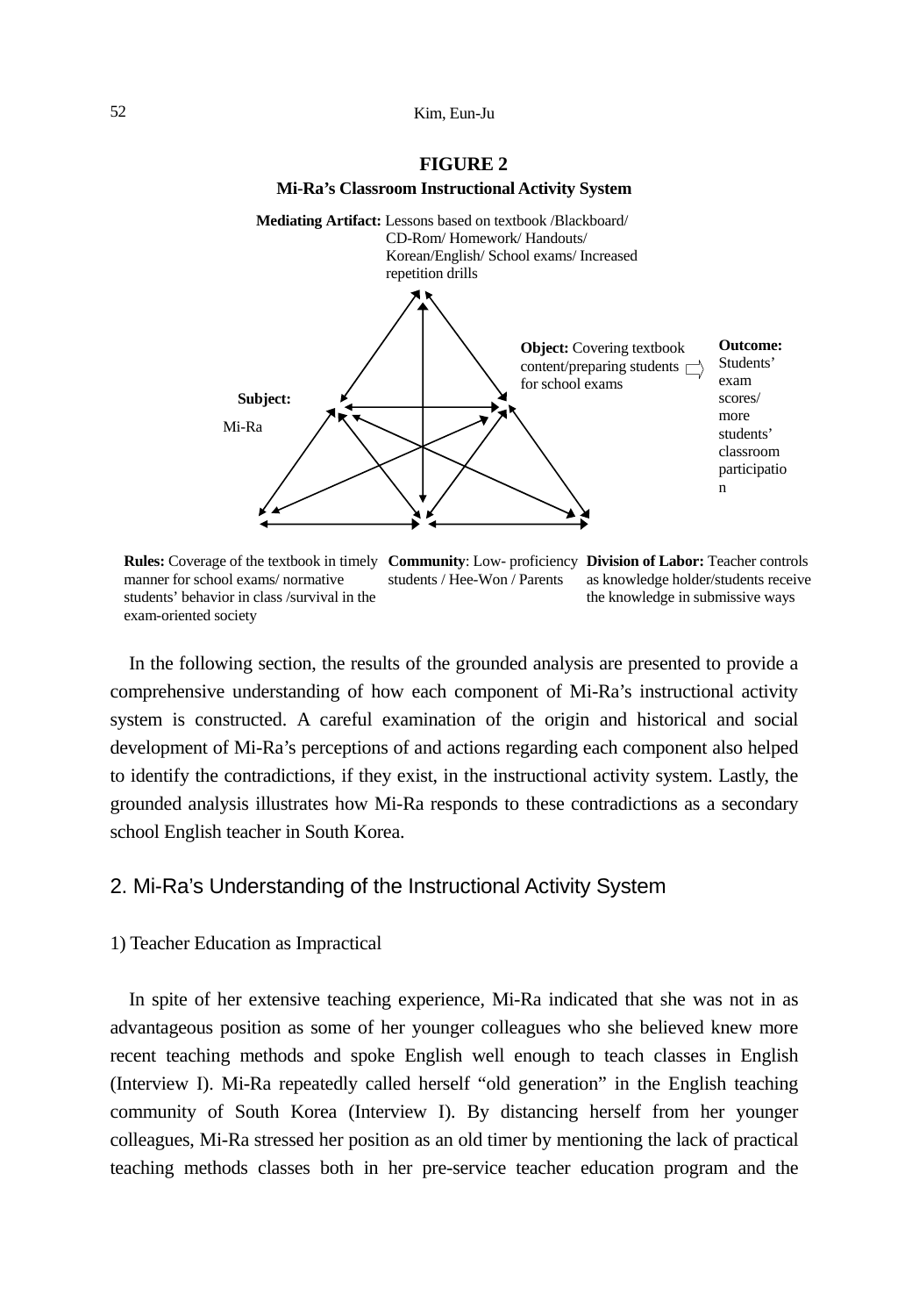graduate courses she was taking.10

l

When I was in college, there was no conversation class, what we learned- The reason why English teachers have no choice but to teach English through grammar is because the college courses do not teach (how to teach English). Like- (English) conversation- Even nowadays, **there are no courses about (instructional) activity**. (They) teach only theory.

### (Interview II)

Consequently, Mi-Ra's primary instructional artifact – grammar-translation methods – was based on her "apprenticeship of observation" (Lortie, 2002) of her own schooling experience rather than what she learned in the pre-service education program. Throughout her teaching career, she recalled not feeling uncomfortable about her teaching but no other methods were available, and the grammar-translation was believed best for preparing students for exams. This shows how Mi-Ra has been socialized as a secondary school English teacher in a highly exam-oriented South Korean educational context.

Regarding CLT-based curricular reform efforts, however, Mi-Ra acknowledged that she had become familiar with the idea that improving communicative competence is now a goal of the school English language teaching classes. She particularly recognized changes in textbooks toward enhancing students' oral proficiency and perceived the changes positively. Her participation in projects developing the communicative materials and task-based lessons made her more interested in and knowledgeable about CLT. Her CLT knowledge was apparent from interviews in which Mi-Ra mentioned several key tenets of the communicative approach, such as 'meaningful practice,' 'authentic material,' and 'task-based learning' (Interview III).

In spite of her expertise regarding CLT at the discourse level and her positive attitude toward it, Mi-Ra's participation in the series of teacher education programs relevant to the current curricular reform did not change her teaching practice:

Based on my experience of participating in the projects around twice, it required lot of my time but nothing left. <What do you mean with "nothing left" Do you mean-> **[I] do not actually use them in my class.** 

(Interview II)

<sup>&</sup>lt;sup>10</sup> Korean interview excerpts were translated into English in this paper. The credibility of translation in terms of content and language choice was ensured by an individual with a native-like level of fluency in both languages. The utterance in ( ) means implied meanings but not uttered in Korean. Meanwhile, the utterance in < > was made by the researcher. Italicized utterance was originally made in English by the participant. Finally, the bolded utterances highlight the meanings relevant to each theme they are located.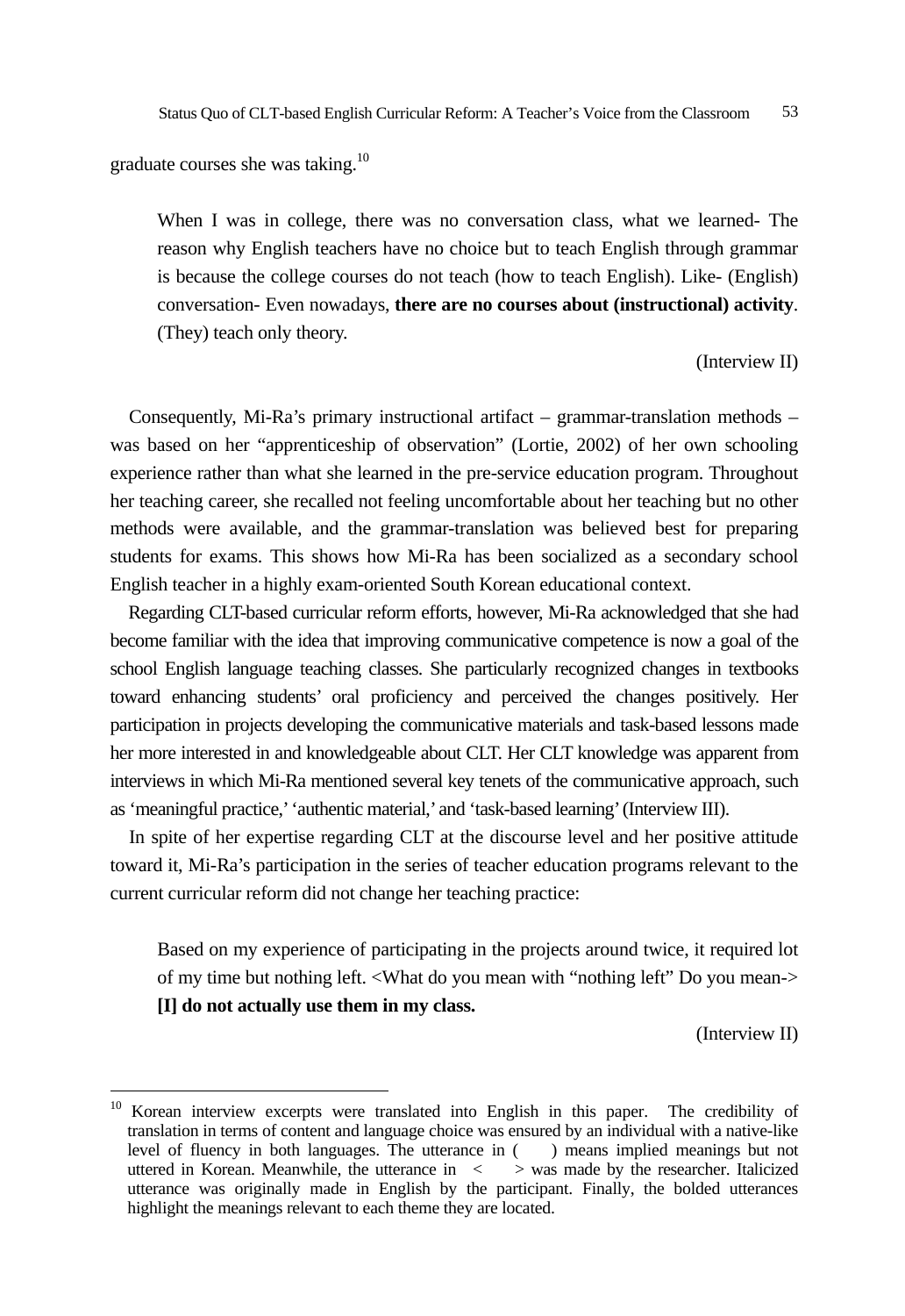### 54 Kim, Eun-Ju

As to the reason for this disconnection, she believed the content or materials she obtained or developed in teacher education programs were unusable in her own teaching context. In addition, during her participation in those programs, Mi-Ra sometimes experienced conflicts between what she believed about language learning and what the teacher education programs imposed on her:

The instructional model they (teacher education programs) develop- according to the model, there are even PPT materials about different topics **but there are gaps between the perspective the model holds and what I think about language learning. They have caused concerns to me.** 

#### (Interview IV)

However, Mi-Ra rarely had a chance to voice her concerns about the project in spite of her position as a team leader. Instead, the teachers in the team were supposed to develop lessons following the given model, revealing the top-down nature of the teacher education program. Being doubtful about the plausibility of the lessons, Mi-Ra acknowledged that she did not consider using the lessons in her own instruction. She, in fact, acknowledged that her participation in those projects actually left her little time to prepare for her current teaching, and she felt guilty about neglecting her own teaching (Interview III). Mi-Ra concluded her teacher education program experiences were impractical and thus felt little need to adopt them in her classroom instructions. The following analysis uncovers how the complex interplay of coexisting factors within herself as well as among the components of the activity system resulted in this disconnection between Mi-Ra's teacher education participation and her classroom instruction.

### 2) Belief about Language Learning as Rationale for Instruction

For Mi-Ra, foreign language learning and acquisition occurs in a cumulative sequence. She believes that students first need to master vocabulary and language structures before they participate in them: "I assume that when the students master vocabulary, they would be able to listen and speak well" (Interview IV)." Only when all of these conditions are met, does Mi-Ra think that her students are ready for communicative activities. However, how students master vocabulary and language structure was observed to occur in a traditional way, that is, through memorizing and repetition drills. She refutes the government's strong recommendation for communicative activities. Mi-Ra states:

When students make or understand sentences for communication, **I believe that they should have basic grammar knowledge, and thus mechanical practice and rote**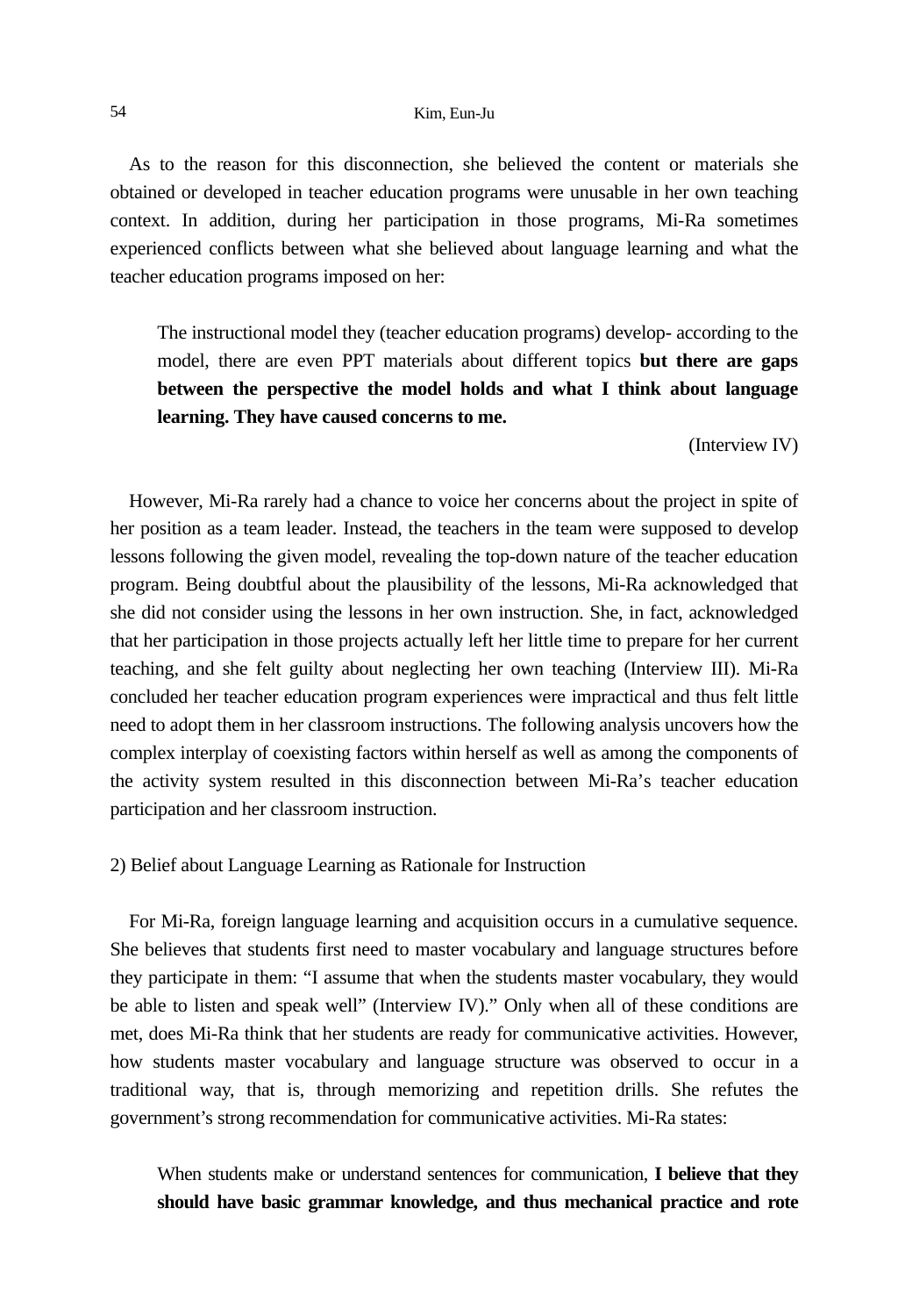**memories are needed.** Plus to theses, there come the communicative activities.<sup>11</sup>

(Interview II)

By using the word, '*plus'* Mi-Ra indicates that communicative activities are not core learning activities and believes that they are more appropriate during later phases of language learning. Moreover, she believes that communicative activities and games do not help students retain what they are taught since they are not learned explicitly or systematically (SRP IV). Mi-Ra believes that her responsibility as a teacher is to prepare her students for the next level of learning, and that means teaching the language systematically. Because she believes that the textbook is designed systematically, it needs to be covered in order for her students to move to the next level of learning. As such, the textbook played an important role both as a mediating artifact and an object in Mi-Ra's instructional activity system.

3) Textbook as a Primary Mediating Artifact

Mi-Ra highly values the content of the textbook and believes that it contains all the 'basic knowledge' students should learn in terms of the vocabulary, sentences, and language functions (Interview I). Most of all, she perceives that the textbook presents the basic knowledge systematically according to the complexity of language structures. The following excerpt reconfirms that Mi-Ra's understanding of language learning and teaching is constructed around language structures:

The textbook itself- There is difference in learning stage even between the spring and fall semester. In the case of this textbook, **it is designed according the learning stage around the English verbs, such as questions using** *be* **verbs, questions using do verbs,** *wh-***questions and then verb tenses. Thinking of what was learned before, I try hard to keep this stage in mind while teaching classes.** 

(Interview II)

Consequently, Mi-Ra believes that covering the content of the textbook brings systematicity and continuity to her instruction. Furthermore, she strongly believes this is the best way to prepare her students for the next level of instruction, which results in covering the textbook as an object as well as a major mediating artifact in her instructional activity system.

Mi-Ra's understanding of the textbook shows that there is an agreement between the teacher and the Ministry of Education regarding what to teach. However, when repetition

-

 $11$  Italicized words are produced originally in English by the participant.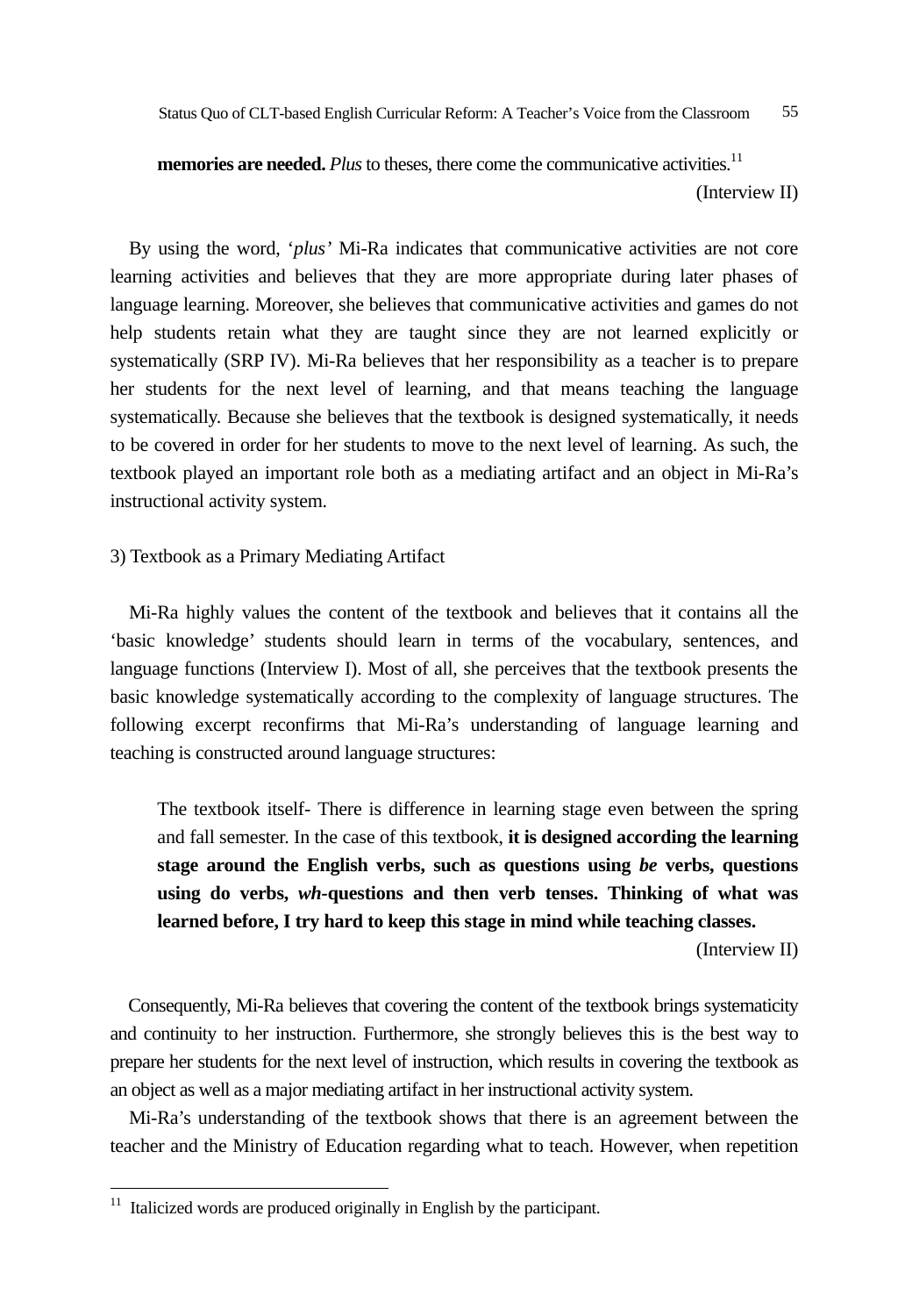drill and translation activity emerged as the main instructional artifacts in the observed instructional activity system, a discrepancy concerning how to teach what to teach in the English classroom became apparent between the two parties functioning on different levels under the current curricular reform. Mi-Ra points out a lot of repetition of vocabulary and key expressions within each chapter as the characteristics of the textbook she was using. She further acknowledges that the textbook design was better for her low-proficient students' learning:

**This textbook emphasizes learning through repetition**. Through lots of repetitions- Hee-Won<sup>12</sup> says that the textbook is a little boring to high-proficient students and that most her students already mastered (the content of the textbook) (It generally) is easy. **But, for low-proficient students, because the content can stay in their brains due to the repetition, they can understand and memorize the sentences. So, I guess that through repetition, the sentences are** *internalized* **and thus enable students to communicate by listening and speaking.** 

(Interview I)

In fact, as the class observations continued, it was apparent that class time spent on repetition drills gradually increased. Toward the end of the observations, Mi-Ra made her students pronounce each word and key expression listed in the textbook repeatedly along with their Korean meanings. Mi-Ra started this activity because she noticed her students' decreasing classroom participation which, to Mi-Ra, meant students' lack of competence. Being satisfied with the students' increased voices in choral repetition drills as evidence of learning, Mi-Ra showed her confidence in using repetition drill as a mediating artifact in her instruction:

This time, in chapter 11, unlikely the previous chapters, I am checking students' knowledge of new words and key expressions every lesson. And I think this works much better than not doing it. That is, repetition drills to students,- **I think if students realize that they know them (new words and key expressions) through it (repetition) and it becomes the base for them to express what they know.**

(SRP IV)

Whereas she frequently adopted repetition drills and translation activities during lessons, communicative activities were not the instructional artifacts this instructional activity system. For instance, some communicative activities were presented at the 'Build up your English' section at the end of the chapters as a way to provide students opportunities to actually use what they learned in the form of communication. Yet, it was observed that she

-

 $12$  Hee-Won is the teacher who teaches high-proficiency classes.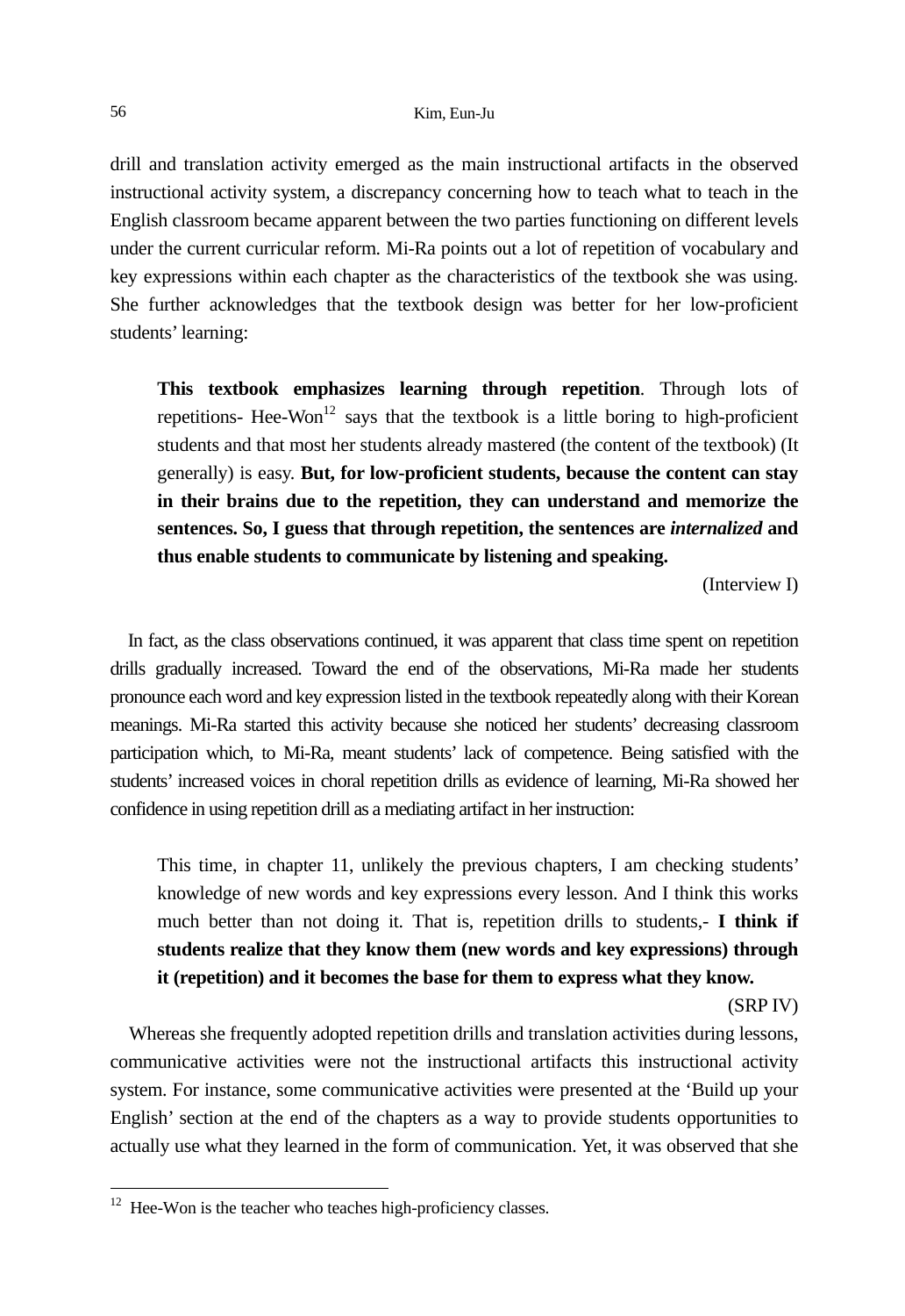either changed the activities into the reading comprehension activities or skipped some of them, verifying that communicative activities were in the marginalized position in this instructional activity system. Pointing out that communicative activities are not enough to be a strong motivating tool for her students, she denies the connections between communicative activities and students' language learning:

**When (students) become interested only in activity itself- this can be motivating only while it is being done, but, through communicative activities, it is difficult to teach systematically according to learning stage**. Anyhow, due to my belief I should be faithful to the content of textbook and that I should at least teach this (the textbook) well, and due to the lack of time, I rarely introduce them (the communicative activities).

(Interview II)

Not only does Mi-Ra believe that the communicative activities are not helpful for her students' learning, she also points out that her students do not have the ability to complete them (SRP III). This implies that the substantial influence of her low-proficiency students on how Mi-Ra constructed her instruction in the observed activity system.

4) Students as Rational for Instruction

Mi-Ra's low-proficiency students, the community members of Mi-Ra's instructional activity system, reinforced her preference for the traditional teaching method. Basically, Mi-Ra thinks it is difficult for the low-proficient students to fully understand the content of the textbook and what she teaches in the classroom. Due to their low exam scores in English both in elementary and middle school English classes, Mi-Ra believes that, for her students, English is a very difficult subject:

In the case of students in low-proficiency classes, **they are not even ready to take what is being taught in front of them, and many of them already experienced frustration about learning English.** 

(Interview II)

 "It is even very challenging for them to master the 'basic knowledge'" (Interview II). Thus, Mi-Ra adheres so closely to the content of textbook during her lessons with the purpose of helping them master the content of the textbook. Student's low-proficiency also contributed to making Mi-Ra's instruction into a teacher-controlled one: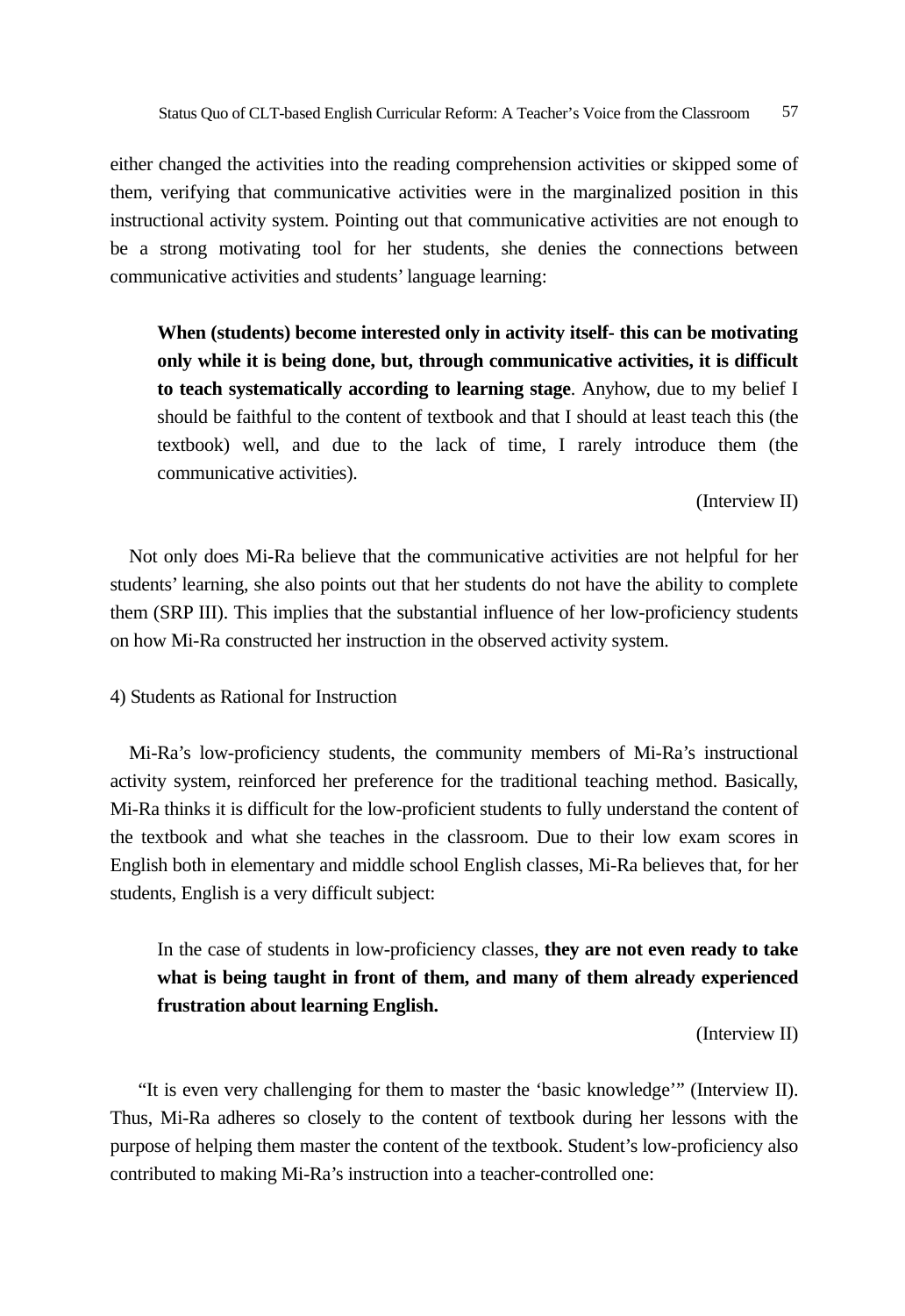Since my students do not have an ability to memorize a word or sentence by themselves, **I believe that teacher should control their learning a lot** during classes."

#### (Interview II)

As stated earlier, Mi-Ra believes there are certain prerequisite skills (i.e. mastery of vocabulary) students have to already have in place in order to use the learner-centered language learning advocated in the curricular reform (Interview II). She believes that her current students are not there yet. For Mi-Ra, teacher-controlled language learning is conceptualized as learning basic knowledge presented in the textbook through continuous repetition and comprehension checks with which she can control and monitor students' learning performance. With her low-proficiency students, more specifically, Mi-Ra believes that more repetition and comprehension check activities are useful than communicative activities for which her students are not ready. This decision is legitimate based on her belief that vocabulary and language structures are prerequisites for communicative activities. The teacher-controlled lesson characterizes the division of labor in the observed instructional activity system; namely, Mi-Ra holds and conveys the knowledge students need to learn, and her students are passive recipients of that knowledge.

In addition to her students' low-proficiency, Mi-Ra was concerned about her students' low motivation to learn English. Mi-Ra mentioned that she tries to motivate her students through frequent compliments on students' performance or through discussion of possible international travel in the future. However, she strongly believes that her students are fundamentally motivated by higher exam scores (Interview II). It is thus not surprising that her goal is to enhance students' scores on school exams through her classroom instruction.

#### 5) School Exams as Instructional Goal

While exploring how the components of her instructional activity system are constructed and understood, school exams emerged as a critical theme to understand the central activity system. Discourse relevant to school exams was pervasive in collected data, and the exams emerged as the institutional constraints hindering the successful implementation of the CLT-Based curricular reform. For instance, Mi-Ra perceives that fluency in language learning is necessary and that fluency-based approaches made students feel less anxious during lesson and participate more (Interview I). However, revealing conflicting values within herself, she admitted that accuracy because of the exams was the focus of her instruction by stating: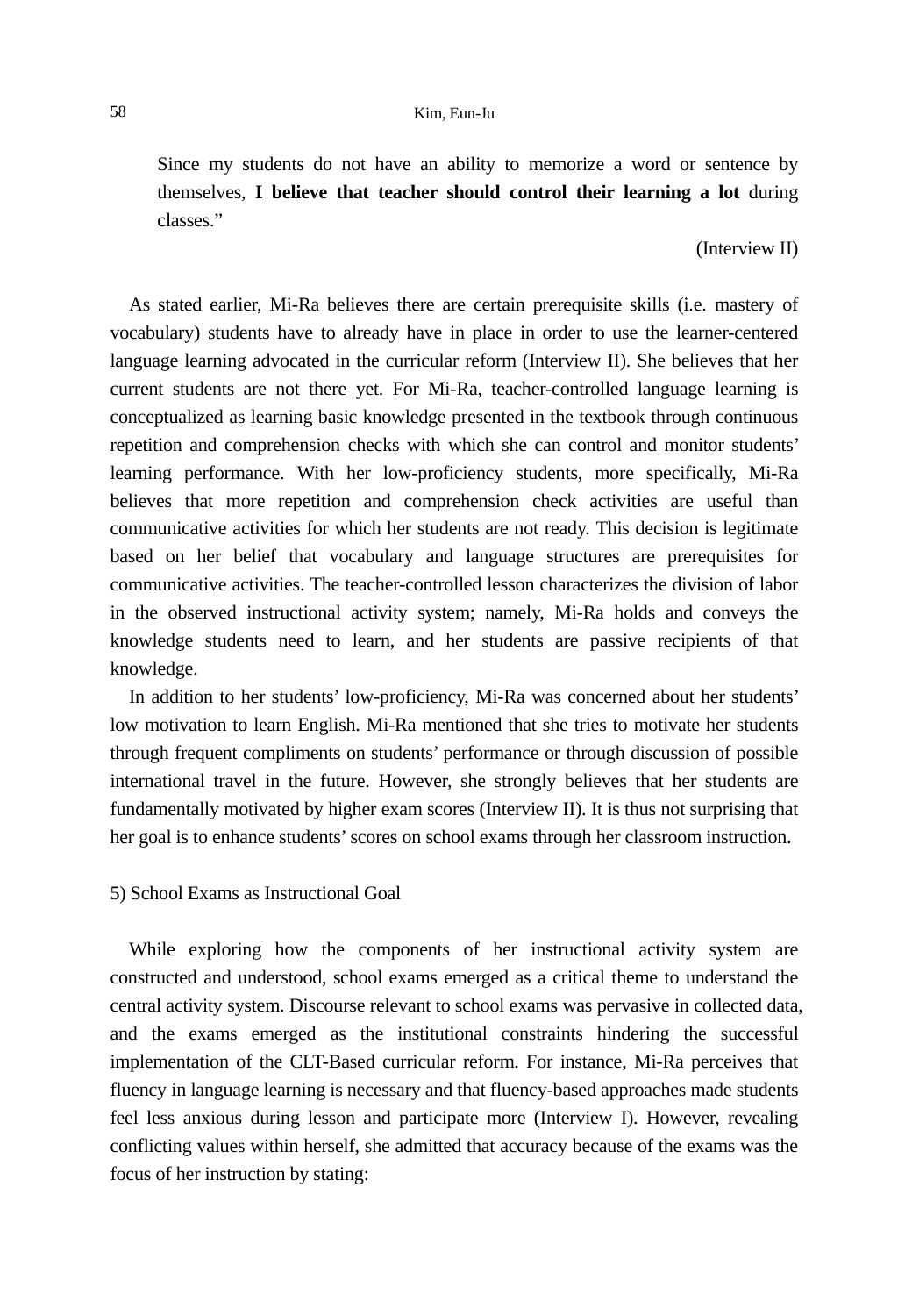The situation is- Even though we might do communicative activities in classroom, behind them accuracy is required because, students need to have grammatical knowledge as a foundation for them(communicative activities) and then **students should take exam**.

#### (Interview II)

That is, given that the school exams included dictation tests and frequently tested discrete knowledge of the language presented in the textbooks, spending class time on communicative activities was not necessary. Instead, memorizing the content of the textbook as well as individual words correctly was an important teaching strategy to prepare students for school exams. Thus, Mi-Ra admitted that she mainly focused on accuracy in her instruction due to this institutional reality. At the same time, however, Mi-Ra believes that once students memorize vocabulary and sentences accurately, they will be able to fluently use them later on in real contexts (Interview II).

It was actually observed that Mi-Ra often primed her students for what they might expect on the school exams. Mi-Ra frequently said, "Let's underline what will be on the exams" (Nov.5), or "How many days do we have until the exam?"(Nov. 12) By pinpointing particular grammatical features, she also made sure that students were aware of what would be on the upcoming exams. As such, her classroom discourse frequently focused on gearing students' English learning explicitly toward school exams.

Mi-Ra's focus on school exams was found to be closely related to exam-oriented educational atmosphere of South Korea. Admitting that the college entrance exam is very important in her students' lives, Mi-Ra remains suspicious of the CLT-based curricular reform which focuses on improving students' language proficiency through the communicative approach. Mi-Ra mentioned:

Since (everybody) knows that English is important and the parents- Although the school is trying this (the communicative approach)- there are two kinds of private institute regarding English. One is an English conversation institute and the other is a cram school. At cram schools, they mainly teach grammar, right? But most students are going to the cram schools. <why?>to send them the school, a better school. And (they doubt) that what students learn at school is not enough. So, since it is a tendency that most students go to cram schools, parents cannot see their children stay home. They want their children to study by sending them to the cram schools. So- **because all educations are bound to college entrance exam**.

(Interview IV)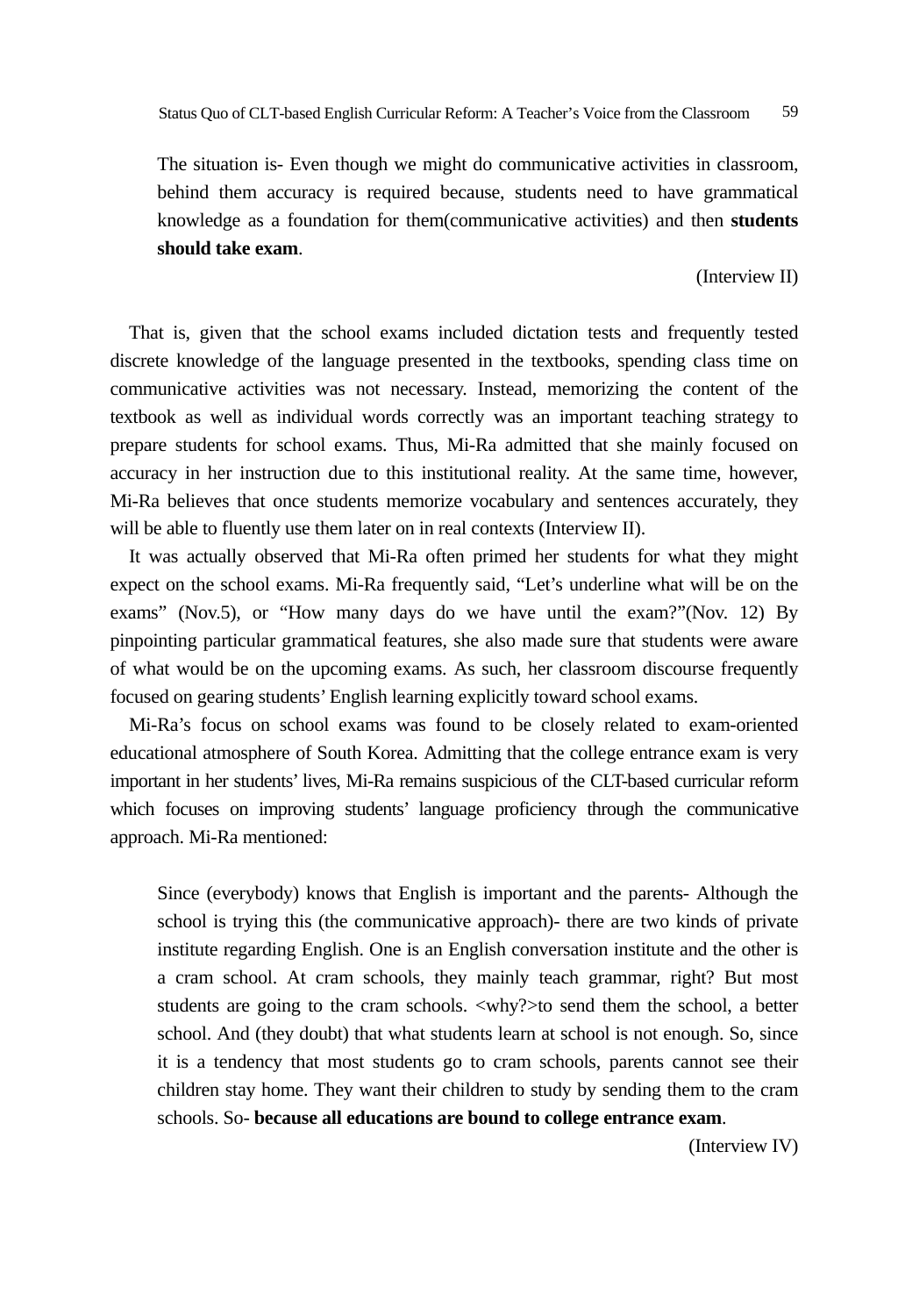### 60 Kim, Eun-Ju

In this way, Mi-Ra recognizes that despite the government's attempts to increase students' oral proficiency, society at large outside the school is more interested in preparing for college entrance exams. Therefore, she believes that her teaching also should focus more on what students are believed to need, ultimately preparing for the college entrance exam.

In this institutional and social context, it is not surprising that Mi-Ra's concept of language learning and the communicative approach were also constructed around the school exams. Mi-Ra asserted, "when a student's exam score is good, s/he can be regarded communicatively competent" (Interview II). That is to say, in this activity system where the school exam scores are the only observable outcomes, it is difficult for Mi-Ra to perceive the concept of communicative competence and performance differently. Consequently, as is the often case in EFL contexts (Cheng, 2002; Hiramatsu, 2005; Sakui, 2004), the local definition of communicative competence is far different from what the government describes in CLT-based curricula, typifying a significant 'washback effect'.13

Given that school exams rarely test students' language use, Mi-Ra does not feel any need to adopt the communicative approach with students she did not believe were ready for it. Mi-Ra argues that although the high-proficiency class can do extra communicative learning activities, "there is no disadvantage for my low-proficiency students' not doing communicative activities since the exams are based on basic knowledge on the textbook" (Interview I). Therefore, as long as her class covered the content of the textbook and as long as her low-proficient students earned satisfactory school exam scores, she did not have to reconsider how she taught grammar, vocabulary, or reading even though her instructional approach conflicted with what the current CLT-based curricula mandated.

## **VI. DISCUSSION**

l

Overall, the findings indicate that the observed activity system in which Mi-Ra operates as the subject does not align with on-going CLT-based curricular reform. Many interdependent factors explain for the inertia that maintains the status quo of the observed instructional activity system as it was in spite of the growing sensitivity of the needs for changes in South Korean society. First, during her decades of English language learning and teaching experience as 'apprenticeship of observation' (Lortie, 2002), Mi-Ra has established her own practical knowledge about what language learning and teaching should be in the community. In her current teaching context, additionally, the community

<sup>&</sup>lt;sup>13</sup> Among many scholars, Shohamy (1992) defines 'washback' effect as "the utilization of external language tests to affect and drive foreign language learning in the school context" (p. 513).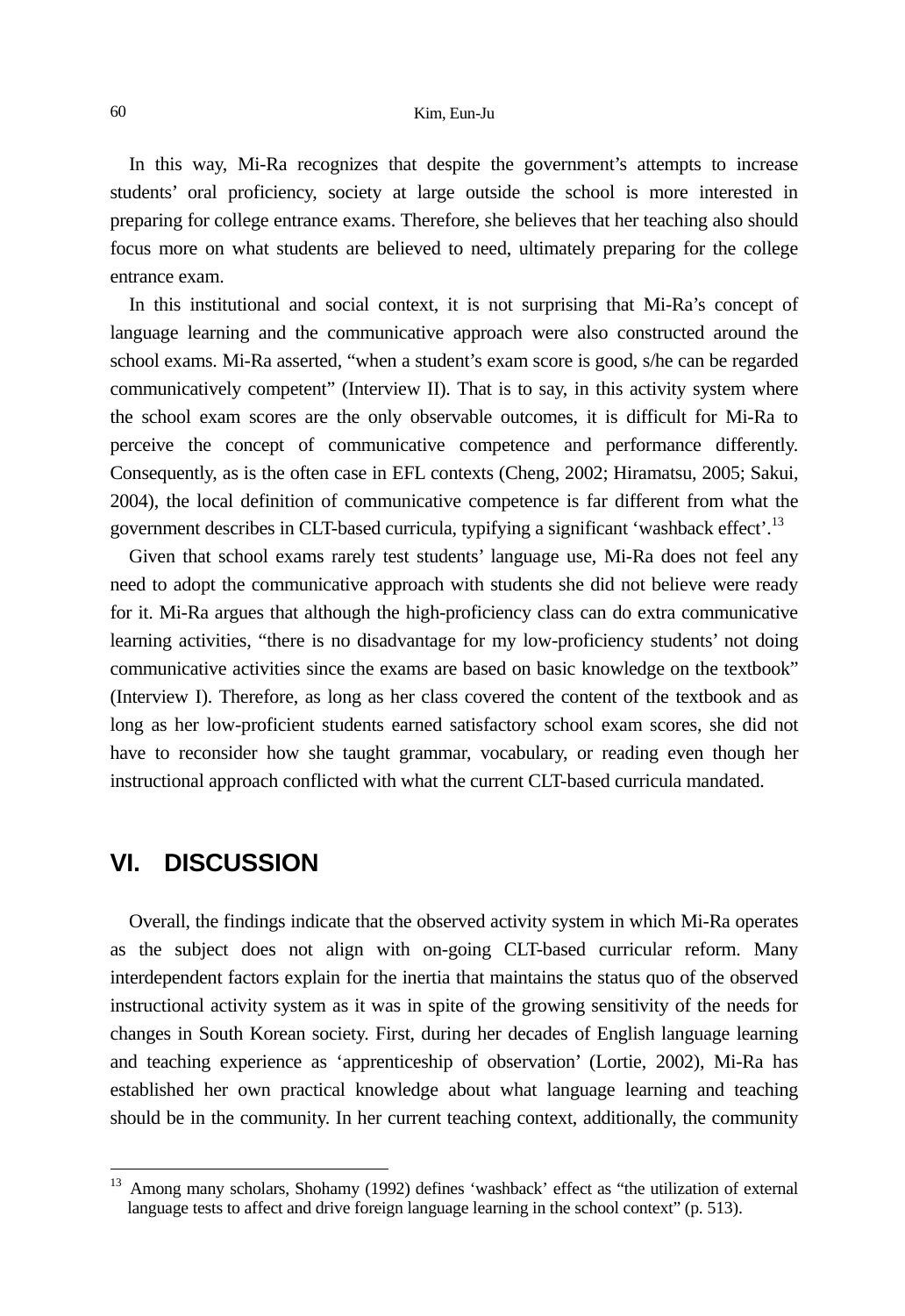members, Mi-Ra's low proficiency students, are another factor that reinforces her adherence to traditional methods of instruction. Due to her students' low proficiency, Mi-Ra is sure that constant repetition of vocabulary and key expressions will help her low proficient students develop the necessary vocabulary and grammar for further language development.

Above all, high stakes school exams are the most powerful factor that supports her beliefs about the effectiveness and appropriateness of traditional methods of instruction in this instructional activity system. Mi-Ra is well aware of how much her students and the community she belongs to are exam-oriented, making school exams the prominent goal of her classroom instruction. Thus, Mi-Ra believes in the effectiveness of teacher-centered and teacher-controlled instruction. In this institutional milieu where pedagogical value is constructed around school exams, it is not surprising that Mi-Ra neither perceives CLT-based curricula in a positive way nor adopts them in her classes. Consequently, in spite of her awareness of the ongoing discourse about CLT-based instruction in English education, Mi-Ra does not feel the need to change her present instruction, thus there were little contradictions emerged within the observed activity system.<sup>14</sup>

The findings from Mi-Ra are especially interesting because they are contrary to what some literature suggests will lead to successful implementation of a curricular reform; namely, continuous professional development of teachers is a necessary follow-up step for the successful implementation of any curriculum reform (Fullan, 1998). Instead, the findings confirm Pajares' (1992) contention that "beliefs are far more influential than knowledge in determining how individuals organize and define tasks and problems (pp. 311). That is, a series of teacher education programs that were designed to transform teachers' instructions and perceptions into the ones aligning with CLT had little influence on Mi-Ra's existing beliefs and furthermore her pedagogical values.

Therefore, this finding requires a careful review of the existing English teacher education programs in South Korea. An examination of the nature of the teacher education programs Mi-Ra participated in actually reveals that most of the programs are conducted like the curriculum reform, in a top-down manner. Mi-Ra plays the role of a passive recipient of imposed knowledge and a mechanical applier of it into tasks, but she has little or nor engagement in constructing knowledge or taking ownership of that knowledge throughout the process.

Freeman (2002) suggests teacher learning and professional development occurs through transformation of ideas into activity, and this is possible when teacher education programs focus on two main concepts: "teaching the skills of reflectivity" and "providing the

l

<sup>&</sup>lt;sup>14</sup> When students understand the same activity system, however, several significant inner contradictions emerged. See Kim, Eun-Ju (2008) for students' operations in their own activity systems under CLT-based curricular reform.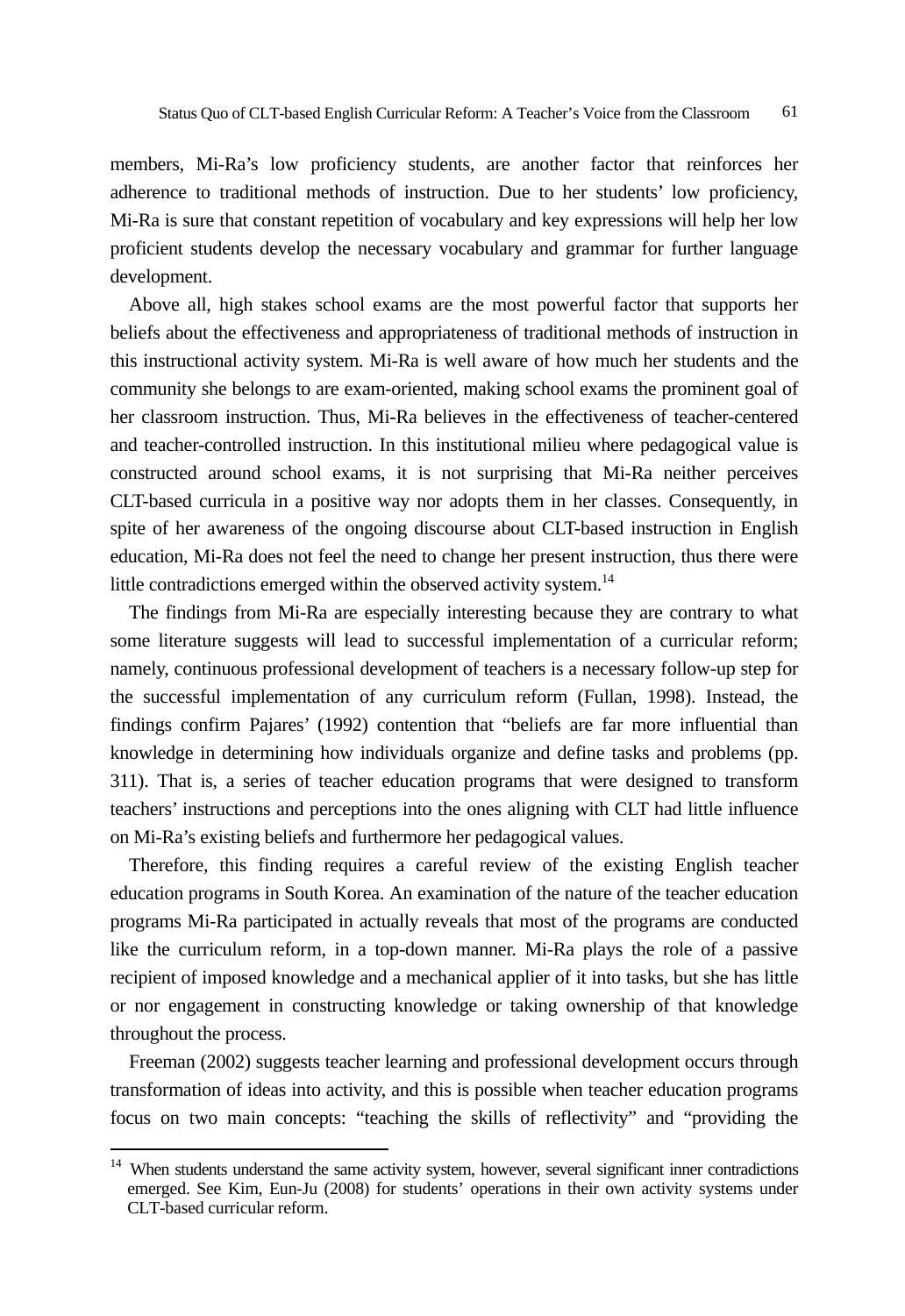discourse and vocabulary that can serve participants to remain in their experience" (p. 11). That is, teacher education programs should help teachers make sense of their current teaching activities by reflecting on why they are doing what they are doing through articulation with the help of "external input"<sup>15</sup> (p. 11). As evidenced in this study, teacher education programs that merely tell teachers what to do but do not involve them in knowledge construction are difficult to expect transformations they expect to see among teachers. What South Korean teachers need is to experience CLT not only through theory only but also through assisted performance and following "reflective appropriation" of the performance (Cole & Engeström, 1993, p. 40) with other experienced teachers who also operate in similar institutional activity system.16 Through this process of performance and active reflection, teachers are expected to gradually socialized into new ways of conceptualizing teaching and organizing their instructional activities.

However, these opportunities cannot be instituted successfully in a top-down manner. Yet, regardless of what we know about how we should conduct large scale reform, it is often the case that reforms and following teacher education programs are managed in a top-down fashion with little or no regard for localization (Fullan, 1994, 1998, 2000; Johnson, 2006; Karavas-Doukas, 1998; Markee, 1994). Instead, they must evolve out of a combination of both top-down and bottom-up efforts (Fullan, 1994) because while reform efforts will most certainly continue to be imposed by policy makers, teachers' understanding of and practice within the curricula is constructed by them within their own instructional settings (Fullan, 1996; Johnson, 2006).

In South Korea, especially, CLT represents a paradigm shift in how English language teaching and learning should happen. This type of a shift requires "a dialogic process of transformation of self and activity rather than simply the replacement of skills" (Johnson & Golombek, 2003, p. 732) which will not happen drastically. There are still no guarantees that the English educational context will change even if the South Korean government were to promote a paradigm shift in how English language teachers are prepared. As discussed in this study, there are so many constraints that continue to influence what happens at the local level. They include institutional and social factors like school exams, class sizes, teachers' and students' socialization into the educational context, and subsequent belief they come to have about language teaching and learning. However, recognizing these types of constraints is definitely a burgeoning movement in the right direction to motivate change.

l

<sup>&</sup>lt;sup>15</sup> Theory, prescriptions, and the experiences of other people are mentioned as examples of the 'external input' (Freeman. 2002). 16 In this context, however, the term, 'experienced,' should not be understood in terms of length of a

teacher's teaching career but in terms of a teacher's familiarities with communicative language teaching in this context.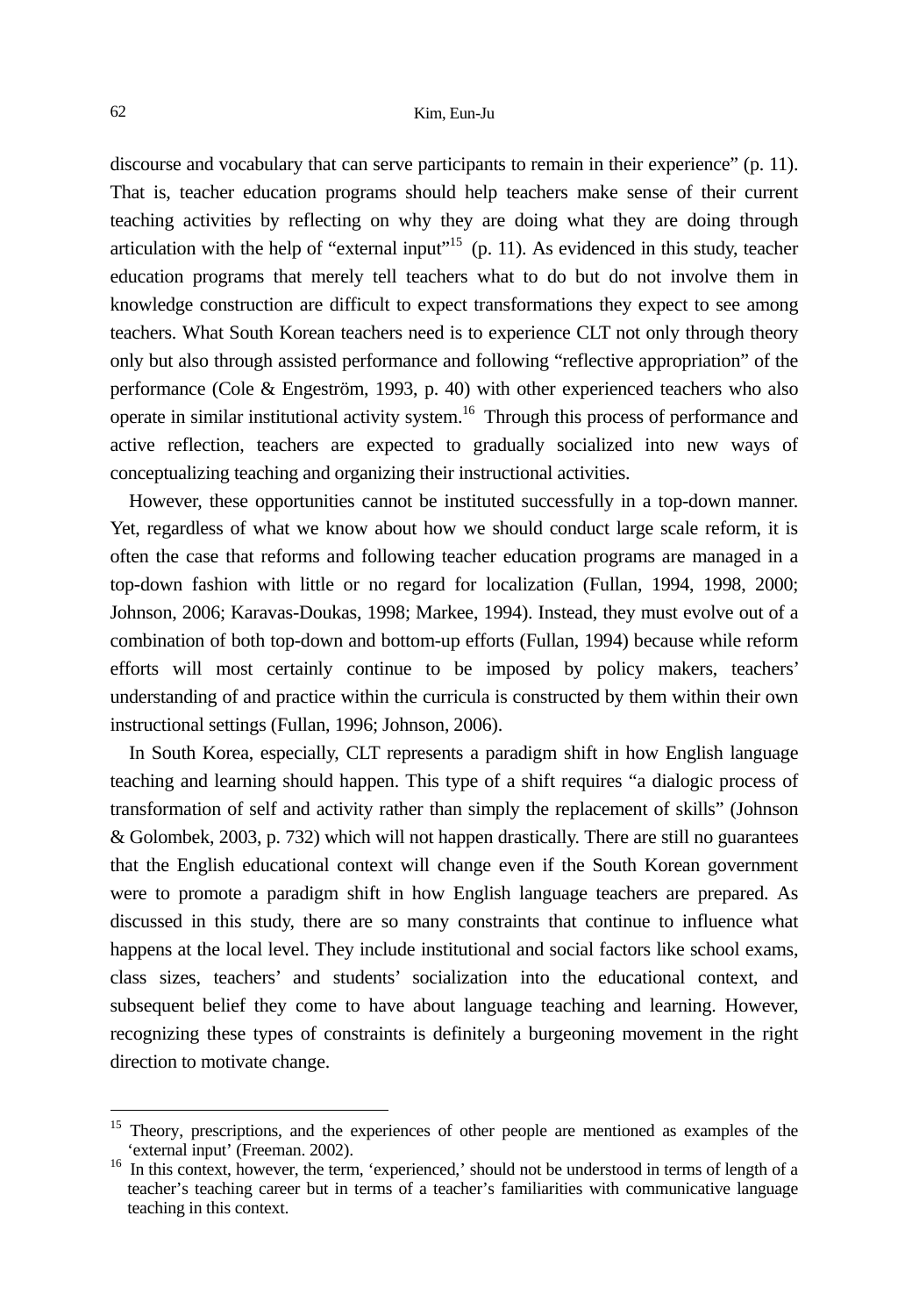# **VII. CONCLUSION**

By adopting an activity theory framework to curricular reform research, the current study has provided a theoretical and methodological framework in which personal, social, and institutional factors are viewed simultaneously under curricular reform. To date, few studies of EFL curricular reform have adopted Engeström's human activity system model to investigate the teachers' perceptions of and instructional practice under curricular reform. As a powerful descriptive tool, Engeström's model can help depict the different activity systems and the emerged contradictions existing in the instructional activity systems. Examinations of what contradictions emerge, why they emerge, and, most importantly, how they are resolved in different instructional activity systems can provide a more comprehensive picture of the implementation of curricular reform in diverse English teaching contexts.

As to future research, it would be worthwhile to observe a teacher in a various instructional environment or instructional activity system. This is based on activity theory's principle of situated cognition, i.e. observing how the same teacher operates in an activity system with a different community with the different artifacts. By doing this, it would be possible to see whether a changed context influences teachers' instructional practice and thus perception regarding CLT-based or other relevant curricular reform, and if so, how those changes emerge in the activity systems.

However, students' voices regarding their experiences of the CLT-based language curriculum in their learning activity system are missed in this study, which has become one of the limitations of this study. Also, because this is a case study restricted to one teacher from one educational context, the findings cannot be generalized. Examinations of teachers from other grade levels or other regions might render different findings.

### **REFERENCES**

- Auerbach, E. R. (2000). Creating participatory learning communities: Paradoxes and possibilities. In J. K. Hall & W. G. Eggington (Eds.), *The sociopoliticals of English language teaching* (pp. 143-164). Clevedon: Multilingual Matters.
- Bachman, L. (1990). *Fundamental consideration in language testing,* New York: Oxford University Press.
- Block, D. (2002). Communicative language teaching revisited: Discourses in conflict and foreign national teachers. *Language learning Journal: Journal of the Association for Language Learning*, *26*, 19-26.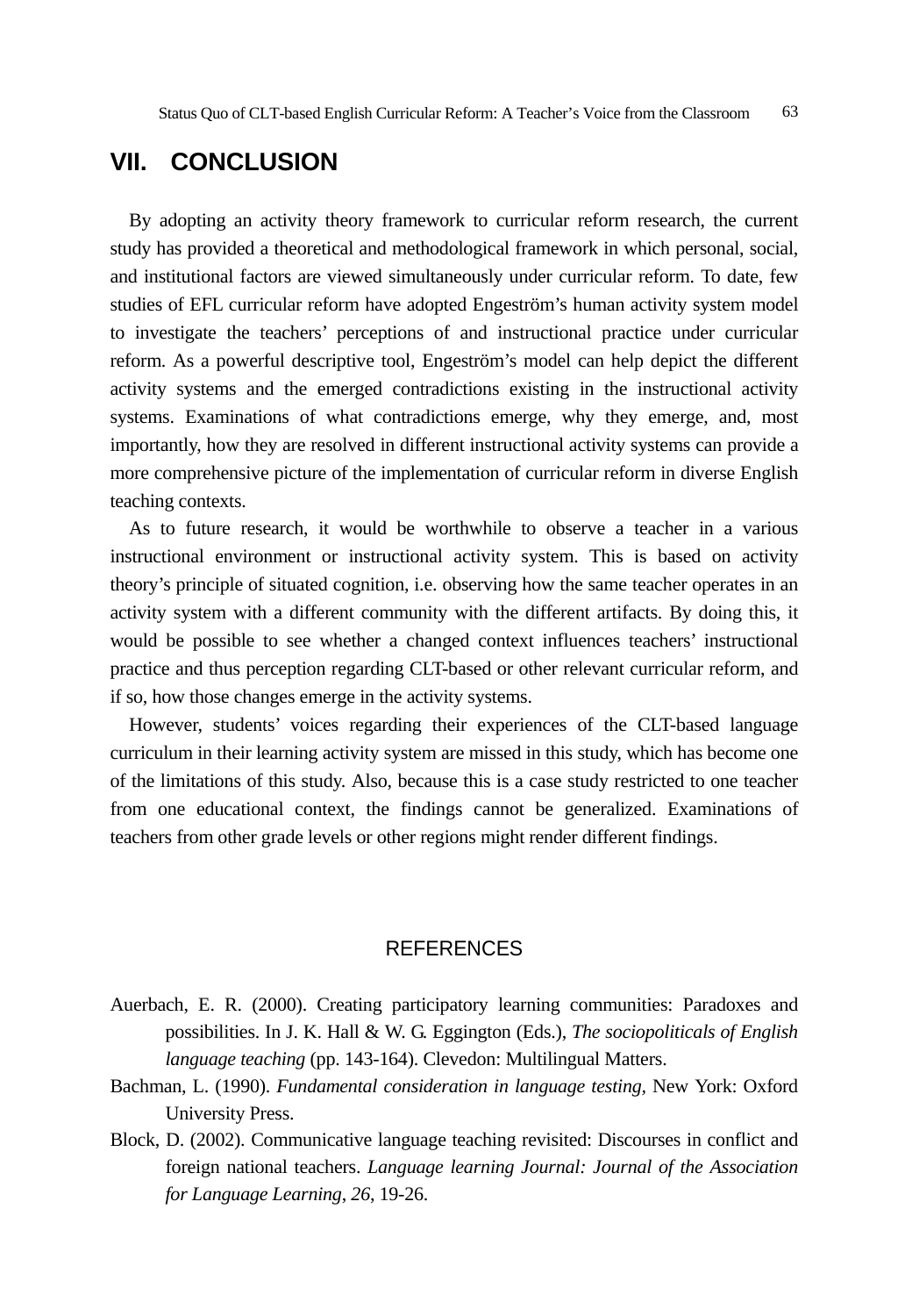- Bogdan, R.B., & Biklin, S. K. (1998). *Qualitative research for education: An introduction to theory and methods (3rd ed.)*. Needham Heights, MA: Allyn and Bacon.
- Calderhead, J. (1981). Stimulated recall: A method for research on teaching. *British Journal of Educational Psychology, 51*, 211-217.
- Canale, M., & Swain, M. (1980). Theoretical bases of communicative approaches to second language teaching and testing. *Applied Linguistics, 1*, 1-47.
- Carless, D. R. (2001). A case study of curriculum implementation in Hong Kong. In D.R. Hall & A. Hewings (Eds.), *Innovation in English language teaching* (pp. 263-274). New York, NY: Routledge.
- Center for Activity Theory and Developmental Work Research. (2004). Retrieved August, 2004 from http://www.edu.helsinki.fi/activity/.
- Cheng, L. (2002). The washback effect on classroom teaching of changes in public examinations, In S. J. Savignon (Ed.), *Interpreting communicative language teaching: Context and concerns in teacher education* (pp. 91-111). New Haven: Yale University Press.
- Choi, Seonghee. (2000). Teachers' beliefs about communicative language teaching and their classroom teaching practices. *English Teaching, 55*(4), 3-32.
- Cole, M. (1996). *Cultural psychology: A once and future discipline*. Cambridge, MA: The Belknap Press of Harvard University Press.
- Cole, M., & Engeström, Y. (1993). Cultural-historical approach for distributed cognition. In G. Salomon (Ed.), *Distributed cognition: Psychological and educational considerations* (pp. 1- 46). New York: Cambridge University Press.
- Daniels, H. (2004). Cultural historical activity theory and professional learning. *International Journal of Disability, Development, and Education, 51*(2), 185-200.
- Engeström, Y. (1987). *Learning by expanding: an activity-theoretical approach to developmental research.* Helsinki: Orienta-Konsultit. Retrieved September, 2002, from http://communication.ucsd. edu/MCA/Paper/Engestrom/expanding.
- Engeström, Y. (1993). Developmental studies of work as a testbench of activity theory: The case of primary care medical practice. In S. Chaiklin & J. Lave (Eds.), *Understanding practice* (pp. 64-103). New York, NY: Cambridge University Press.
- Engeström, Y. (1994). Teachers as collaborative thinkers: Activity-theoretical study of an innovative teacher team. In I. Carlgren, G. Handal, & S. Vaage (Eds.), *Teachers' minds and actions* (pp.43-61). Bristol, PA: The Falmer Press.
- Engeström, Y. (1999). Activity theory and individual and social transformation. In Y. Engeström, R. Miettinen, & R. Punamaki. (Eds.), *Perspectives on activity theory* (pp. 19-38). New York, NY: Cambridge University Press.
- Engeström, Y. (2001). Expansive learning at work: Toward an activity theoretical Reconceptualization. *Journal of Education and Work*, *14*, n.1.
- Erickson, F. (1973). What makes school ethnography "ethnographic"? *Anthropology and*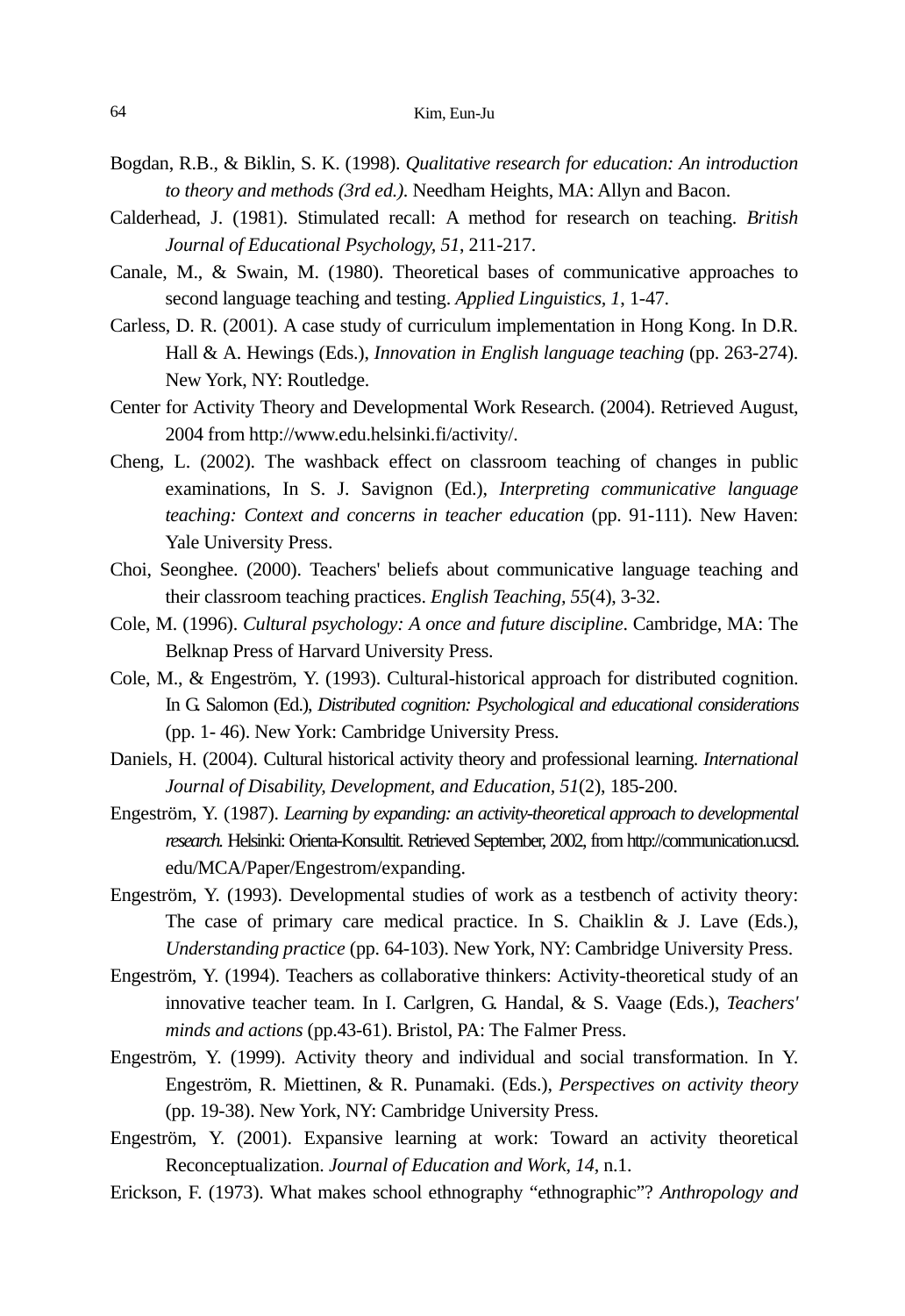*Education Quarterly,* 4(2), 10-19.

- Erlandson, D. A., Harris, E. L., Skipper, B. L., & Allen, S. D. (1993). *Doing naturalistic inquiry: A guide to methods.* Newbury Park, CA: SAGE Publications, Inc.
- Freeman, D. (2002). Hidden side of the work: Teacher knowledge and learning to teach. *Language Teaching, 35*, 1- 13.
- Fullan, M. (1982). *The meaning of educational change*. New York: Teachers' College Press, Columbia University.
- Fullan, M. (1991). *The new meaning of educational change.* New York: Teachers College Press, Columbia University.
- Fullan, M. (1993). The complexity of the change process. In M. Fullan (1993). *Change forces: Probing the depths of educational reform* (pp. 19-41). New York: The Falmer Press.
- Fullan, M. (1994). Coordinating top-down and bottom-up strategies for educational reform. In S. Fuhrman & R. Elmore (Eds.), *The governance of curriculum* (pp. 186-202). Alexandria, VA: Association for Supervision and Curriculum Development.
- Fullan, M. (1996). Professional culture and educational change. *School Psychology Review, 25*(4), 497-500.
- Fullan, M. (1998). Education reform: are we on the right track? *Education Canada, 38*(3), 1-7.
- Fullan, M. (2000). The return of large-scale reform. *Journal of Educational Change, 1*, 5-28.
- Fullan, M., & Miles, M. B. (1992). Getting reform right: What works and what doesn't. *Phi Delta Kappan, 73*, 10, 744-752.
- Gass, M. S., & Mackey, A. (2000). *Stimulated recall methodology in second language Research*. Mahwah, NJ: Lawrence Erlbaum Associates.
- Glaser, B., & Strauss, A. (1967). *The discovery of grounded theory: Strategies for qualitative research.* New York City, NY: Aldine.
- Goetz, J., & LeCompte, M. (1981). Ethnographic research and the problem of data reduction. *Anthropology and Education Quarterly,12*, 51-70.
- Guilloteaux, M. J. (2004). Korean teachers' practical understanding of CLT. *English Teaching, 59*, 53-76.
- Harrison, I. (1996). Look who's talking now: Listening to voices in curriculum renewal. In K. M. Bailey. & D. Nunan (Eds.), *Voices from the language classroom*, New York, NY: Cambridge University Press.
- Hiramatsu, S. (2005). Contexts and policy reform: A case study of EFL teaching in a high school in Japan. In D. J. Tedick (Ed.), *Second language teacher education: International perspectives* (pp. 113-134). Mahwah, NJ: Lawrence Erlbaum Associates.
- Hu, G. (2002). Potential cultural resistance to pedagogical imports: The case of communicative language teaching in China. *Language, Culture and Curriculum, 15*(2), 93-105.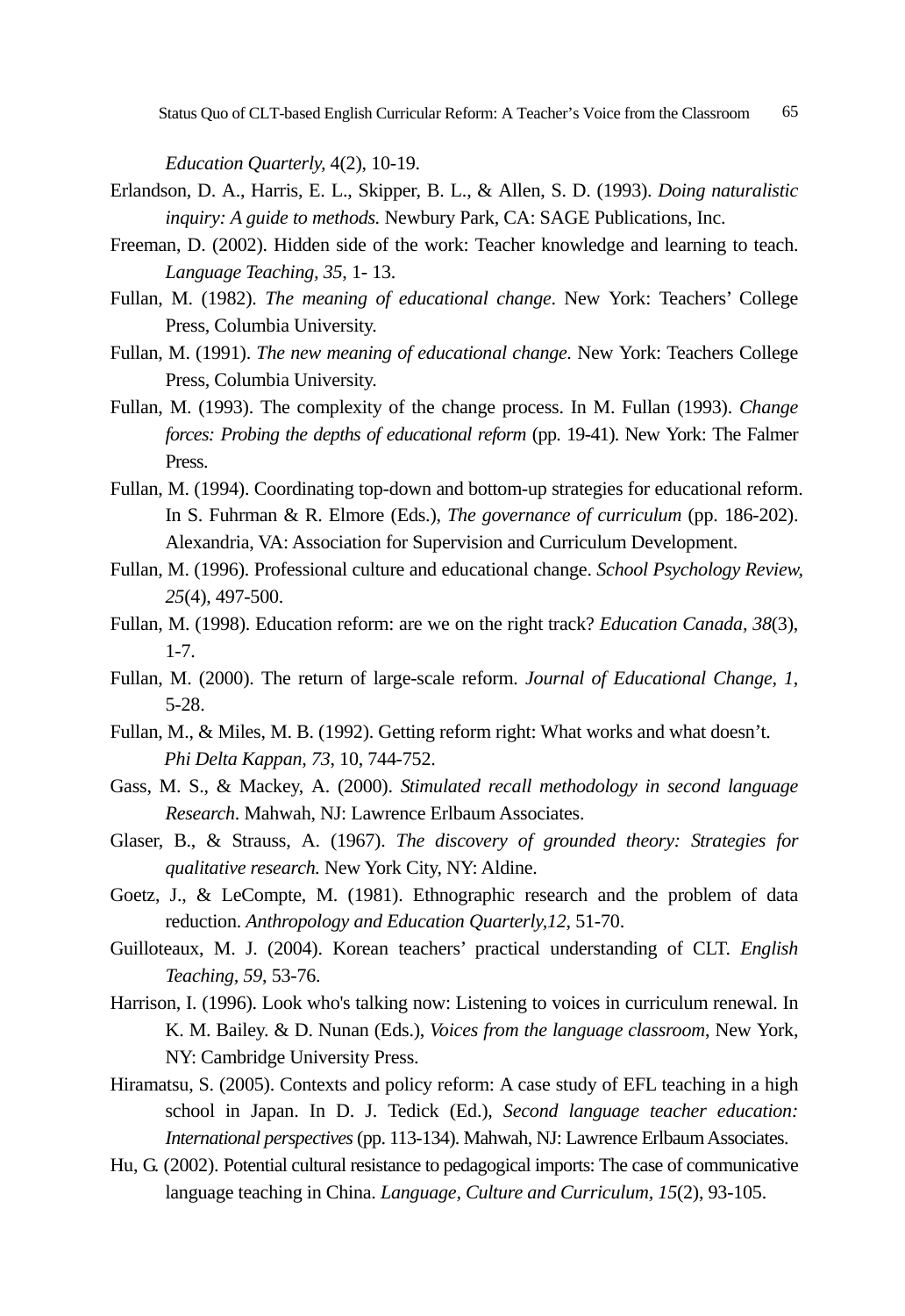- Johnson, K. E. (2006). The sociocultural turn and its challenges for second language teacher education. *TESOL Quarterly, 40*(1), 235- 257.
- Johnson, K. E., & Golombek, P. R. (2003). "Seeing" teacher learning. *TESOL Quarterly, 37*(4), 729-738.
- Karavas-Doukas, K. (1995). Teacher identified factors affecting the implementation of an EFL innovation in Greek public secondary schools. *Language, Culture, and Curriculum, 8*(1), 53-68.
- Karavas-Doukas, K. (1998). Evaluating the implementation of educational innovations: Lessons from the past. In P. Rea-Dickins & K. P. Germaine (Eds.), *Managing evaluation and innovation in language teaching; building bridges* (pp.25-50). London, UK: Longman.
- Kennedy, C. (1988). Evaluation of the management of change in ELT projects. *Applied linguistics, 9*, 329-342.
- Kim, Eun-Ju. (2008). *In the midst of curricular reform: An activity theory analysis of teachers' and students' experiences in South Korea.* Unpublished doctoral dissertation. The Pennsylvania State University, State College.
- Kim, Sung-Yeon. (2002). Teachers' perceptions about teaching English through English. *English Teaching, 57*(1), 131-148.
- Kwon, Oryang. (2000). Korea's English education policy changes in the 1990s: Innovations to gear the nation for the 21st century. *English Education*, *55*(1), 47-91.
- Lantolf, J. P. (2000). Introducing sociocultural theory. In J. P. Lantolf (Ed.), *Sociocultural theory and second language learning* (pp. 1-26). Oxford, UK: Oxford University Press.
- Lantolf, J. P., & Thorne, S. (2006). Introduction. In J.P. Lantolf & S. Thorne, *Sociocultural theory and the genesis of second language development* (pp. 1-23). New York: Oxford University Press.
- Lave, J., & Wenger, E. (1991). *Situated learning: Peripheral participation*. Cambridge, UK: Cambridge University Press.
- Lee, In-Cheol. (2006, Jan 12). Native speaker English teachers in every middle school within five years. *Dong-A Ilbo,* Retrieved Jan. 12, 2006, from http://www.donga.com/ fbin/moeum?n=society\$c\_702&a=v&l=202&id=20061120104.
- Leont'ev, A. N. (1981). The problem of activity in psychology. In J. Wertsch (Ed.), *The concept of activity in Soviet psychology* (pp. 37-71)*.* Armonk, NY:M.E. Sharpe, Inc.
- Leont'ev, A. N. (1978). *Activity, consciousness, and personality.* Englewood Cliffs: Prentice Hall.
- Li., D. (1998) "It's always more difficult than you plan and imagine": Teachers' perceived difficulties in introducing the communicative approach in South Korea. *TESOL Quarterly, 32*(4), 654-677.
- Liu, D., Ahn, G., Baek, K., & Han, N. (2004). South Korean high school English teachers'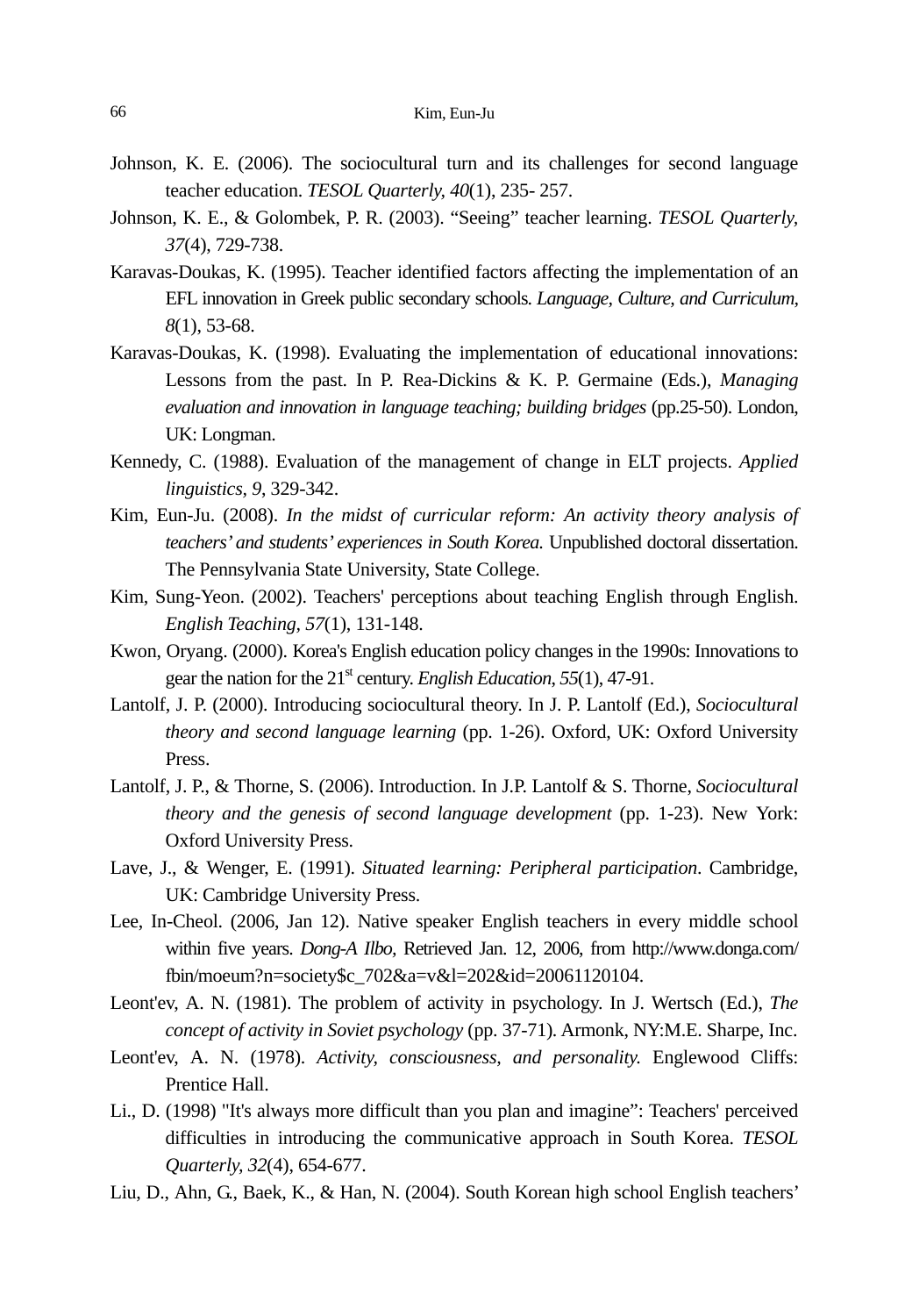code switching: Questions and challenges in the drive for maximal use of English in teaching. *TESOL Quarterly*, 38, 605-638.

- Lortie, D. (2002). *Schoolteacher: A sociological study* (2<sup>nd</sup> ed.). Chicago, IL: University of Chicago Press.
- Markee, N. (1993). The diffusion of innovation in language teaching. *Annual Review of Applied Linguistics*, *13*, 229-243.
- Markee, N. (1994). Curricular innovation: Issues and problems. *Applied Language Learning*, *5*(2), 1-30.
- Markee, N. (1997). *Managing curricular innovation*. New York, NY: Cambridge University Press.
- Maxwell, A. J. (1996). *Qualitative research design: An interactive approach.* Thousand Oaks, CA: SAGE Publication, Inc.
- Ministry of Education. (1994). *Middle school English curriculum guide*, Seoul, Korea: Korean Textbook Publisher.
- Ministry of Education .(1998). *Curriculum of junior high school: The 7th curriculum.* Seoul, Korea; Korean Textbook Publisher.
- Ministry of Education. (2002). *A survey for the current condition for the activation of English Through English (TETE) policy*. The Ministry of South Korean Education.
- Ministry of Education. (2006). *Revised English and math curriculum*. The Ministry of South Korean Education, Seoul: Korean Textbook Publisher.
- Morris, P. (1984). Curriculum innovation and implementation: A South East Asian Perspective. *Curriculum Perspectives*, *4*(1), 43-47.
- Nunan, D. (2003). The impact of English as a global language on educational policies and practices in the Asia-Pacific Region. *TESOL Quarterly*, *37*(4), 589-613.
- Pajares, M. F. (1992). Teachers' beliefs and educational research: Cleaning up a messy construct. *Review of Educational Research, 62*(3), 307-332.
- Patton, M.Q. (1990). *Qualitative evaluation and research methods (2<sup>nd</sup> ed.)*. Newbury Park, CA : Sage Publications, Inc.
- Richards, J. C. (1998). Teacher beliefs and decision making. In J.C. Richards, *Beyond training: Perspectives on language teacher education* (pp.65- 85). New York, NY: Cambridge University Press.
- Rohrer-Murphy, L. (1999). Activity theory. In D. H. Janassen, M. Tessmer, & W. Hannum, (Eds.), *Task analysis methods of instructional design* (pp.159-172). Mahwah, NJ: Lawrence Erlbaum Associates.
- Ryder, M. (2006). *What is activity theory?* Retrieved June 2, 2006, from http://carbon.cudenver.edu/~mryder/itc\_data/activity.html.
- Sakui, K. (2004). Wearing two pairs of shoes: Language teaching in Japan. *ELT Journal,*  58, 155-163.
- Shohamy, E. (1992). Beyond proficiency testing a diagnostic feedback testing model for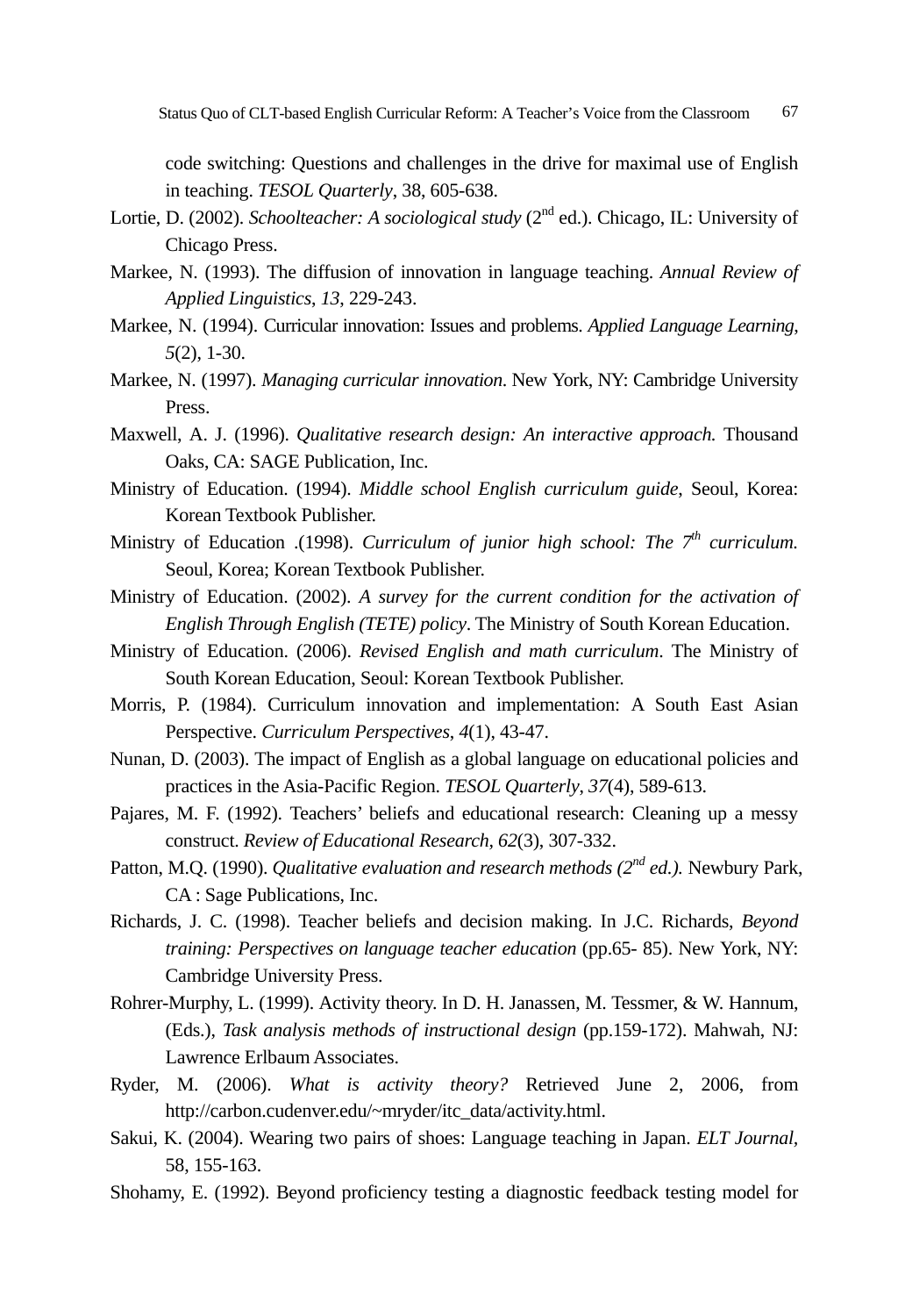assessing foreign language learning. *The Modern Language Journal*, 76, 513-521

Spradley, J.P. (1979). *The ethnographic interview*. New York : Holt, Rinehart and Winston.

- Spradley, J. P., & McCurdy, D. W. (1989). *Anthropology: The cultural perspective*. Prospect Heights, IL: Waveland Press.
- Thorne, S. L. (2004). Cultural historical activity theory and the object of innovation. In O.S. John, K. van Esch & E. Schalkwijk (Eds*.*), *New Insights into foreign language learning and teaching* (pp. 51-70). Frankfurt, Germany: Peter Lang Verlag.

White, R. V. (1987). Managing innovation. *ELT Journal*, 41(3), 211-218.

### APPENDIX

An example of Interview Prompts<sup>17</sup>

**Direction:** Read the following prompts and feel free to share your understanding of and comments over them.

The introduction of the communicative approach in English Education is a practical reaction to the previous English education where students experienced trouble in competent communication although they were knowledgeable of the English grammar. This is the also the reflection of the social demands for English education for developing communication skills rather than nurturing cultural knowledge. The communicative ability can be developed only through communicative activities but not through grammar analysis, mechanical practice, or memory (Gutermmann & Phillips, 1982).

(The  $7<sup>th</sup>$  Middle School English Curriculum Manual, p. 18)

Applicable levels: secondary education Key words: Activity theory, Communicative language teaching-based curricular reform, Human activity system model, South Korea, Teacher belief system, Teacher education program, Washback effect

Eun-Ju Kim Dept. of Applied Linguistics College of Liberal Arts The Pennsylvania State University Email: exk188@gmail.com

-

 $17$  Original Korean prompts were translated into English by the researcher.